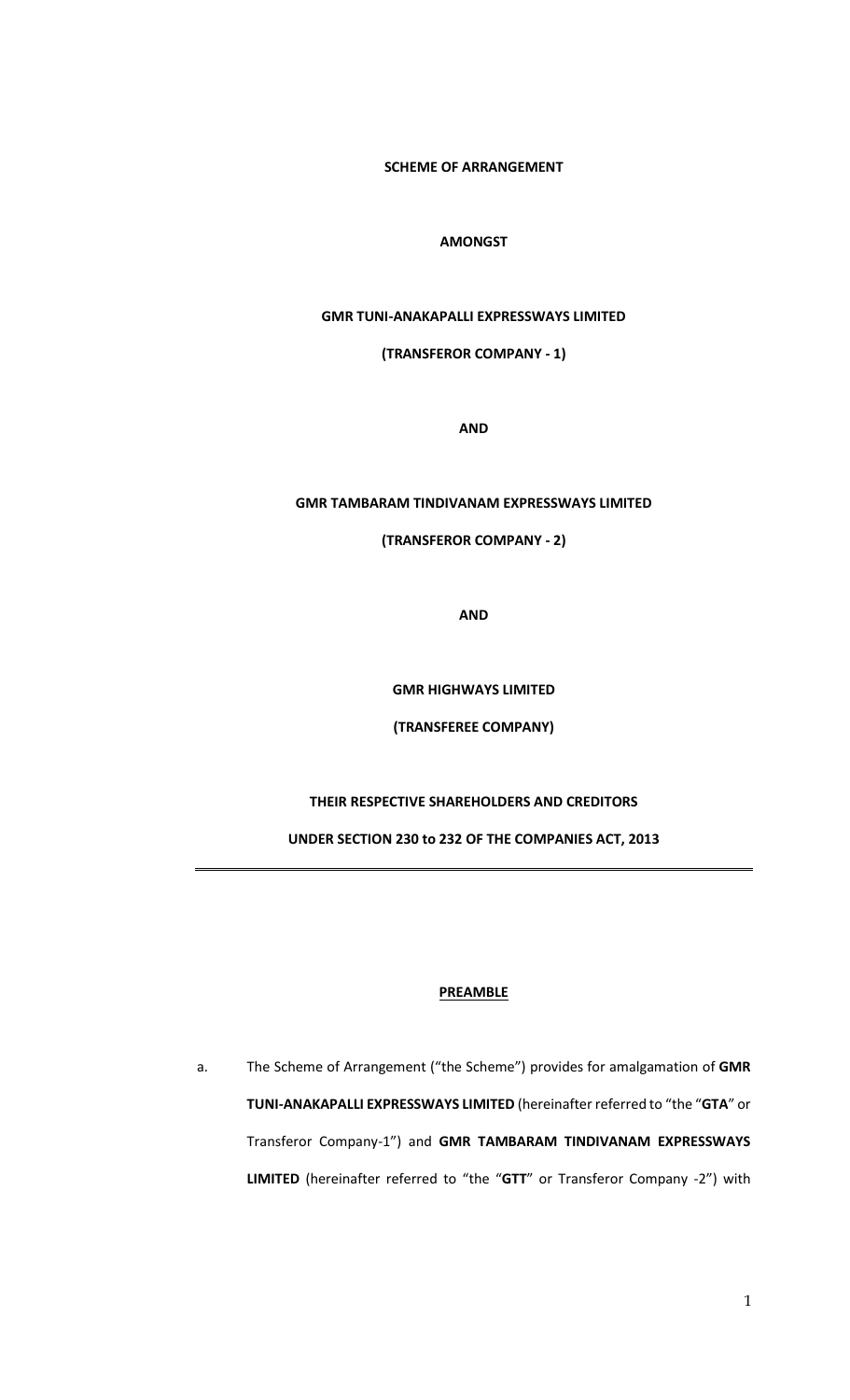**GMR HIGHWAYS LIMITED** (hereinafter referred to as "GHL" or "Transferee Company") pursuant to Section 230 to 232 of the Companies Act, 2013 read with applicable Rules of Companies (Compromises, Arrangements and Amalgamations) Rules, 2016.

b. **TRANSFEROR COMPANY - 1** was incorporated as **GMR TUNI-ANAKAPALLI EXPRESSWAYS PRIVATE LIMITED** on 27<sup>th</sup> August 2001 as a Private Company limited by shares under the provisions of the Companies Act, 1956. The Company was converted into Public Company with effect from 28<sup>th</sup> March 2014.

The Registered Office of GTA, on incorporation was situated at 6-3-866/868, Opp to Greenland's Guest House, Greenlands, Begumpet, Hyderabad-500016 which was shifted vide Order of Chennai, Southern Region dated 19<sup>th</sup> February 2009 which was registered with ROC, Karnataka on 11<sup>th</sup> March 2009 to 25/1, Skip House, Museum Road, Bangalore – 560025 which, later on, shifted to Naman Centre  $7<sup>th</sup>$ Floor, Opp. Dena Bank, Plot No. C-31, G Block, Bandra Kurla Complex, Bandra (East) Mumbai, Maharashtra– 400051, India, vide Order of Regional Director, SER, Hyderabad dated 27<sup>th</sup> February 2020 which was registered with ROC, Mumbai on 14th May 2020.

The present CIN of GTA is U45203MH2001PLC339776.

The Transferor Company –1 is engaged in development of highways on build, operate and transfer model on annuity basis.

The Transferor Company -1 is a subsidiary of the Transferee Company. On the Appointed Date and on the date of approval of the Scheme, Transferee Company holds 730,000 (Seven Lakhs Thirty Thousand) equity shares of INR 10/- each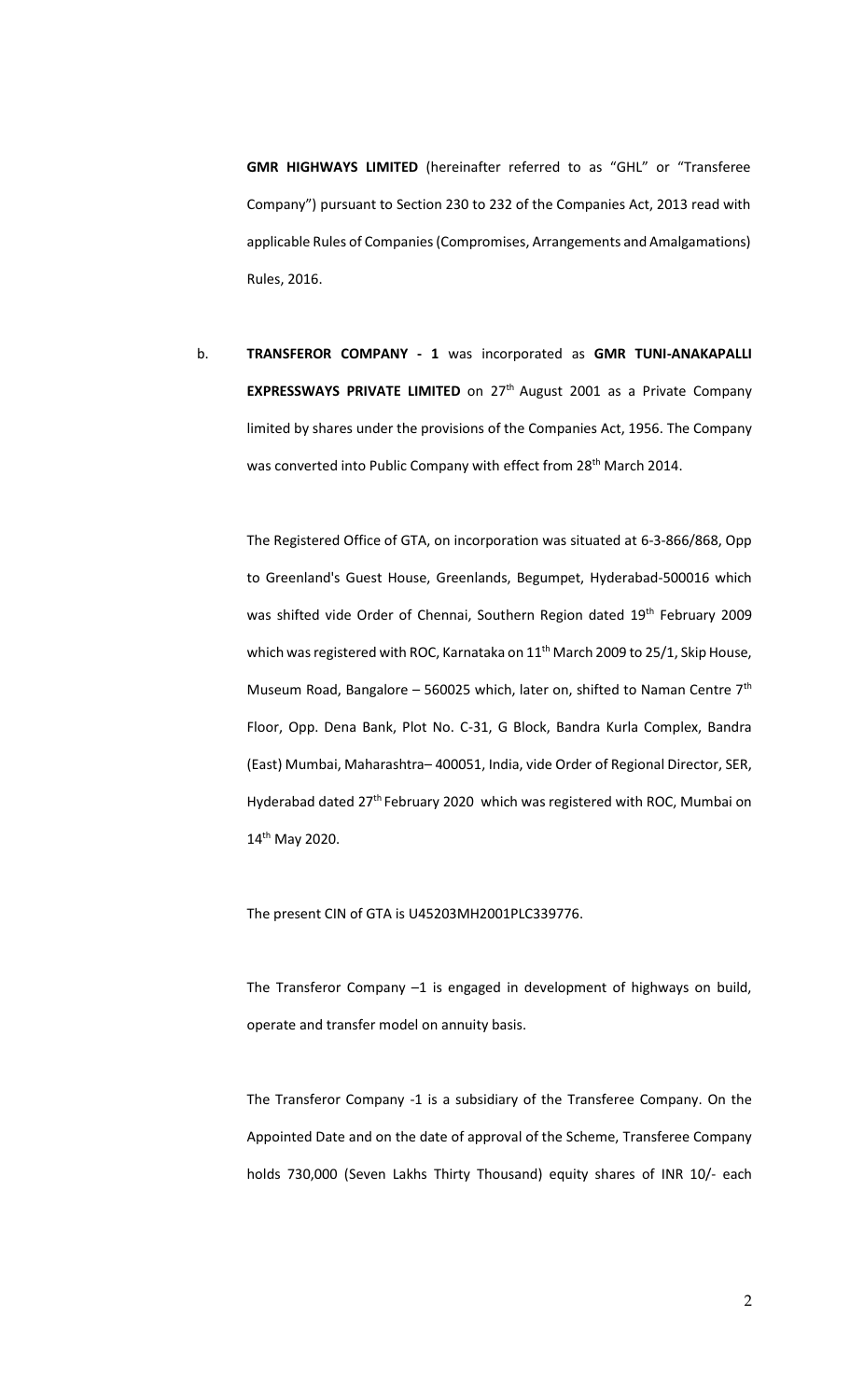comprising of 73% of the paid-up equity share capital of the Transferor Company 1.

c. **TRANSFEROR COMPANY –2** was incorporated as **GMR TAMBARAM TINDIVANAM EXPRESSWAYS PRIVATE LIMITED** on 27<sup>th</sup> August 2001 as a Private Company limited by Shares under the provisions of the Companies Act, 1956. The Company was converted into Public Company with effect from 21<sup>st</sup> March 2014.

The Registered Office of GTT, on incorporation was situated at 6-3-866/868, Opp to Greenland's Guest House, Greenlands, Begumpet, Hyderabad-500016 which was shifted vide Order of Chennai, Southern Region dated 19<sup>th</sup> February 2009 which was registered with ROC, Karnataka on 11<sup>th</sup> March 2009 to 25/1, Skip House, Museum Road, Bangalore - 560025 which, later on, shifted to Naman Centre  $7<sup>th</sup>$ Floor, Opp. Dena Bank, Plot No. C-31, G Block, Bandra Kurla Complex, Bandra (East) Mumbai, Maharashtra - 400051, India, vide Order of Regional Director, SER, Hyderabad dated  $4<sup>th</sup>$  March 2020 which was registered with ROC, Mumbai on  $11<sup>th</sup>$ April 2020.

The present CIN of GTT is U45203MH2001PLC339335.

The Transferor Company - 2 is engaged in development of highways on build, operate and transfer model on annuity basis.

The Transferor Company -2 is a subsidiary of the Transferee Company. On the Appointed Date and on the date of approval of the Scheme, Transferee Company holds 7,30,000 (Seven Lakh Thirty Thousand) equity shares of INR 10/- each comprising of 73% of the paid-up equity share capital of the Transferor Company -2.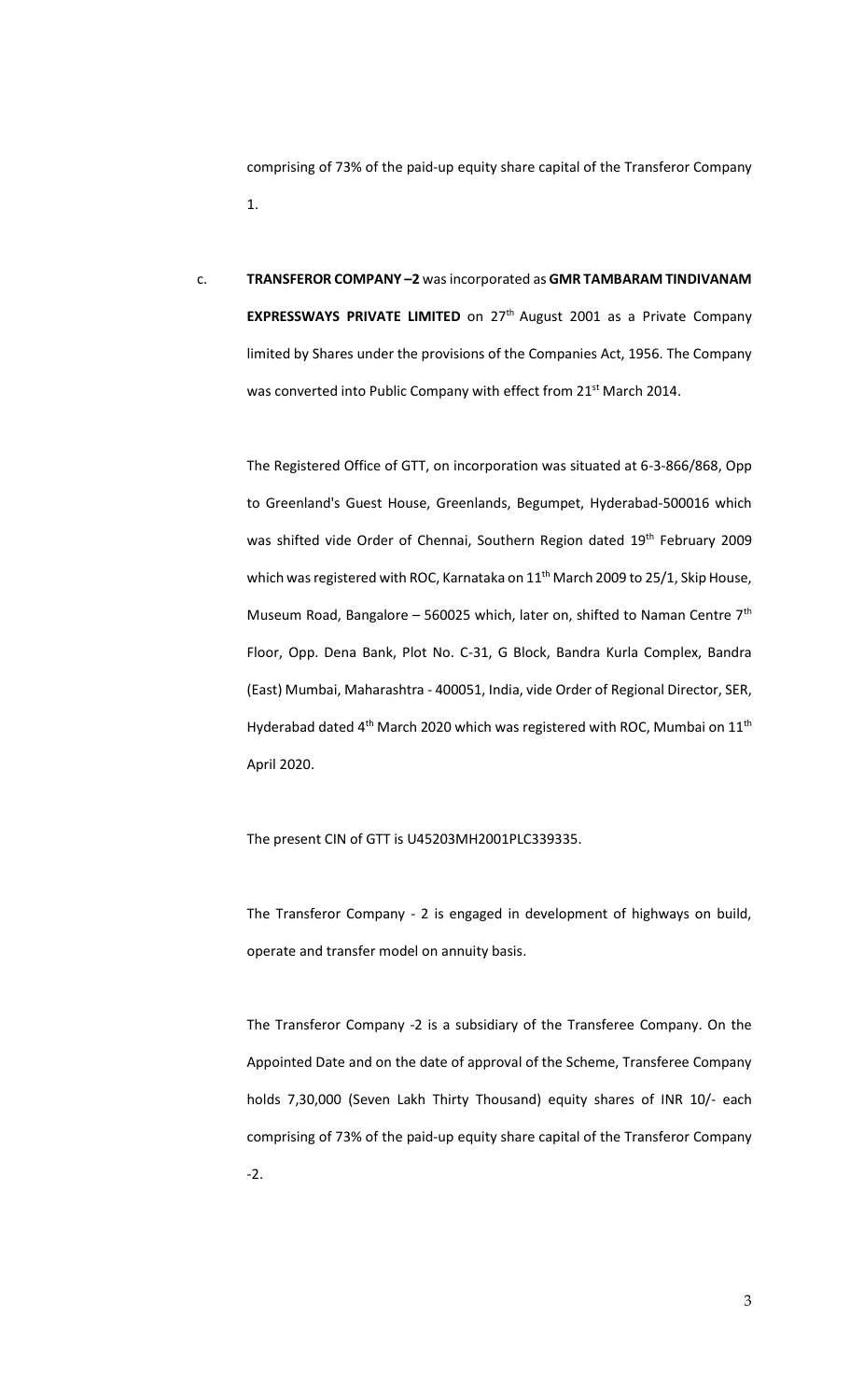d. **TRANSFEREE COMPANY** was originally incorporated as GMR HIGHWAYS PRIVATE LIMITED on 3rd February 2006 bearing CIN: U45203KA2006PTC038379 as a Private Company limited by shares under Companies Act, 1956.

The status of Transferee Company was changed from Private Limited to Public Limited by way of conversion from GMR HIGHWAYS PRIVATE LIMITED to GMR HIGHWAYS LIMITED with the approval of Central Government vide fresh certificate of incorporation consequent upon change of name on conversion to public limited company issued by Registrar of Companies, Karnataka on 24<sup>th</sup> March, 2010.

The Registered Office of the Transferee Company, on incorporation was situated at 25/1, Skip House, Museum Road, Bangalore – 560025 which, later on, shifted to Naman Centre 7<sup>th</sup> Floor, Opp. Dena Bank, Plot No. C-3, G Block, Bandra Kurla Complex, Bandra (East) Mumbai, Maharashtra– 400051, India, vide Order of Regional Director, SER, Hyderabad dated 28th April 2016 which was registered with ROC, Mumbai on 26<sup>th</sup> October 2016.

The present CIN of the Transferee Company is U45203MH2006PLC287171.

The Company carries on business of infrastructure development viz; undertaking construction and development projects of Roads/ Highways and also provides repairs, maintenance and tolling related services to its subsidiaries/associate companies and otherwise also.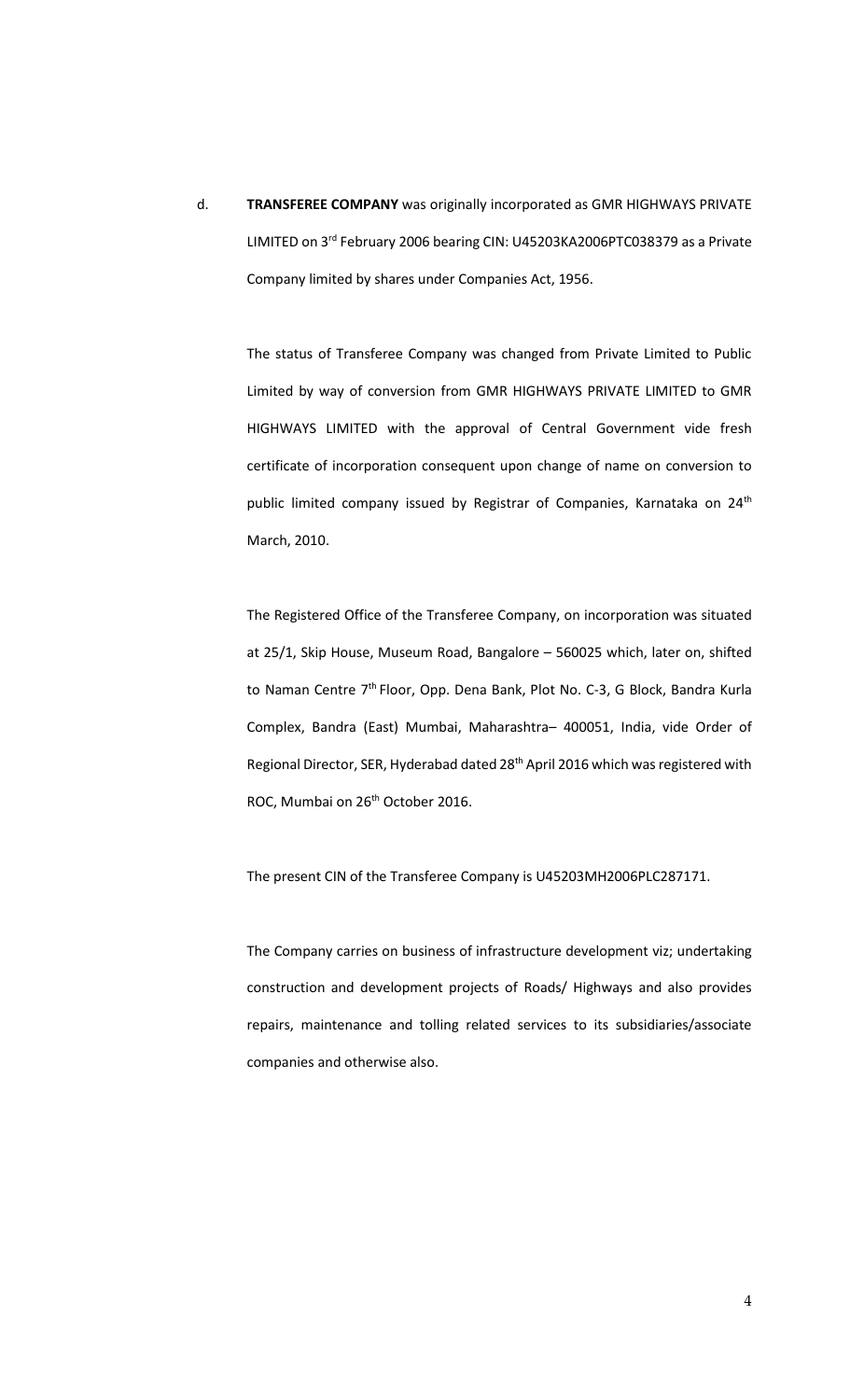The Company is the holding company of GMR Tuni-Anakapalli Expressways Limited (Transferor Company -1) and GMR Tambaram Tindivanam Expressways Limited (Transferor Company -2).

- e. It is proposed to amalgamate GMR Tuni-Anakapalli Expressways Limited and GMR Tambaram Tindivanam Expressways Limited with GMR Highways Limited pursuant to a Scheme under Section 230 to 232 read with applicable Rules of Companies (Compromises, Arrangements and Amalgamations), Rules 2016 and other relevant provisions of the Act *(defined hereafter)* (Transferor Company – 1 and Transferor Company – 2 are hereinafter collectively referred to as the Transferor Companies).
- f. The Transferor Companies are subsidiaries of the Transferee Company wherein Transferee Company holds 73% shares in each of the Transferor Companies and remaining shares being held by another group company namely GMR Generation Assets Limited (formerly the shares were held by GMR Power Corporation Limited which was merged with GMR Generation Assets Limited w.e.f. 3<sup>rd</sup> April, 2020). Further, the Transferor Companies are engaged in the development of highways on build, operate and transfer model on annuity basis while the Transferee Company provides repairs, maintenance and tolling related services to its subsidiaries/associate companies and otherwise also, thus this Scheme envisages vertical integration of Companies engaged in similar business profile resulting into consolidation of businesses, simplification of structure (including shareholding structure) thereby strengthening the financial position of Transferee Company and its operational optimisation. It is intended that Transferee Company shall have sharper focus on underlying businesses with an aim of achieving operational efficiencies, stronger financials and growth prospects for the people and organization connected therewith. Accordingly, consolidation of businesses of the said companies would be in their best interests as well as their respective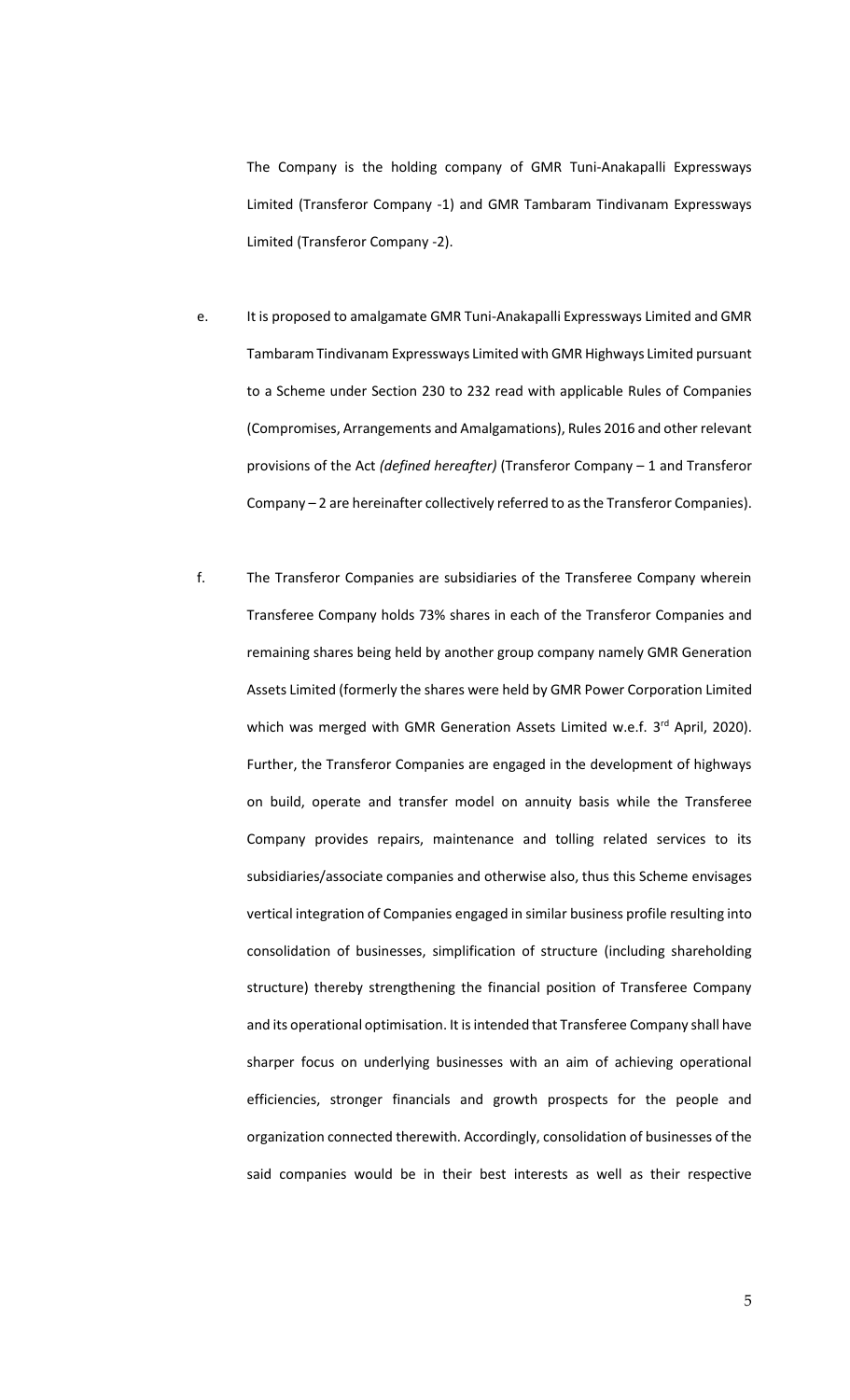shareholders and other stakeholders. The proposed amalgamation envisaged under this Scheme are in line with the current global industry practice to achieve size, scalability, integration, greater financial strength and flexibility thereby maximizing shareholder value and to achieve higher long-term financial returns.

The other benefits likely to arise through the proposed arrangement are as follows:

- I. enable the Transferee Company to consolidate its business operations and provide significant impetus to its growth;
- II. result in reduction in overheads, administrative, managerial and other expenditures and will enhance operational efficiency and optimal utilization of various resources;
- III. be conducive to better and more efficient and economical control and conduct of the business;
- IV. enable elimination of duplication of administrative functions and the multiple records keeping resulting in reduced expenditure;
- V. result in significant reduction in the multiplicity of legal and regulatory compliances required at present to be carried out by the Transferor Companies and Transferee Company;
- VI. Obtaining synergy benefits;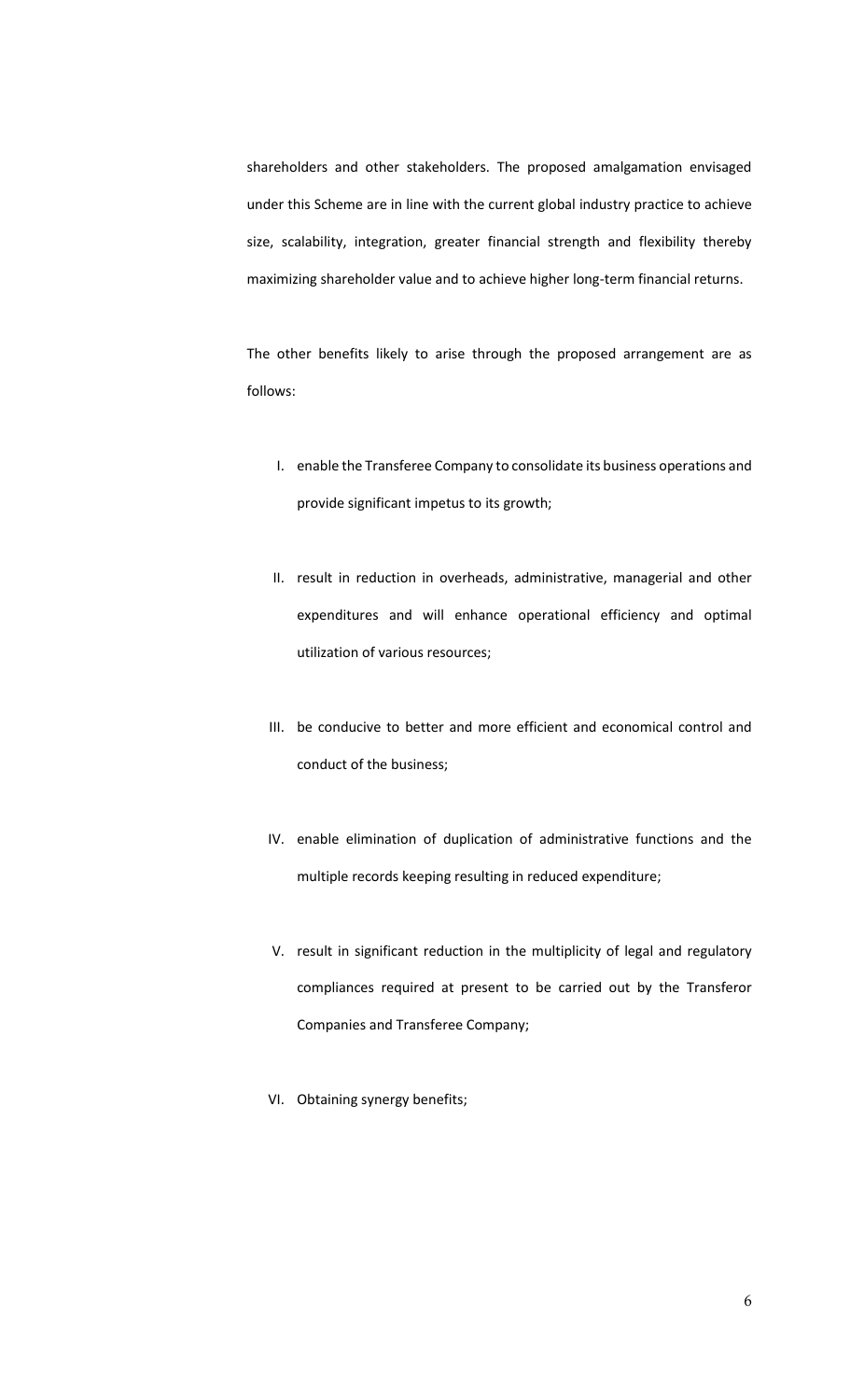There is no adverse effect of Scheme on the directors, key management personnel, shareholders, creditors and employees of Transferor Companies and Transferee Company. However, the Board of the Transferor Companies upon amalgamation shall stand dissolved. The Scheme would be in the best interest of all stakeholders.

Due to the aforesaid rationale, it is considered desirable and expedient to enter into this Scheme for amalgamation of Transferor Companies with the Transferee Company, and in consideration thereof issue equity shares of the Transferee Company to the shareholders of Transferor Companies in accordance with this Scheme.

Accordingly, the Board of Directors of Transferor Companies and Transferee Company have decided to make requisite applications and/or petitions before the Tribunal (hereinafter defined) as the case may be, as applicable under Sections 230 to 232 of the Act (hereinafter defined) and other applicable provisions for the sanction of this Scheme.

#### g. **Treatment of Scheme for the purposes of Income-Tax Act, 1961**

The provisions of this Scheme have been drawn up to comply with the conditions relating to "Amalgamation" as defined under section 2(1B) of the Income-tax Act, 1961 ("IT Act"). If any terms or provisions of the Scheme are found or interpreted to be inconsistent with the provisions of the said section at a later date, including resulting from an amendment of law or for any other reason whatsoever, the provisions of the said provision of the IT Act shall prevail, and the Scheme shall stand modified to the extent determined necessary to comply with the provision of section 2(1B) of the IT Act. Such modification(s), will, however, not affect the other provisions of the Scheme.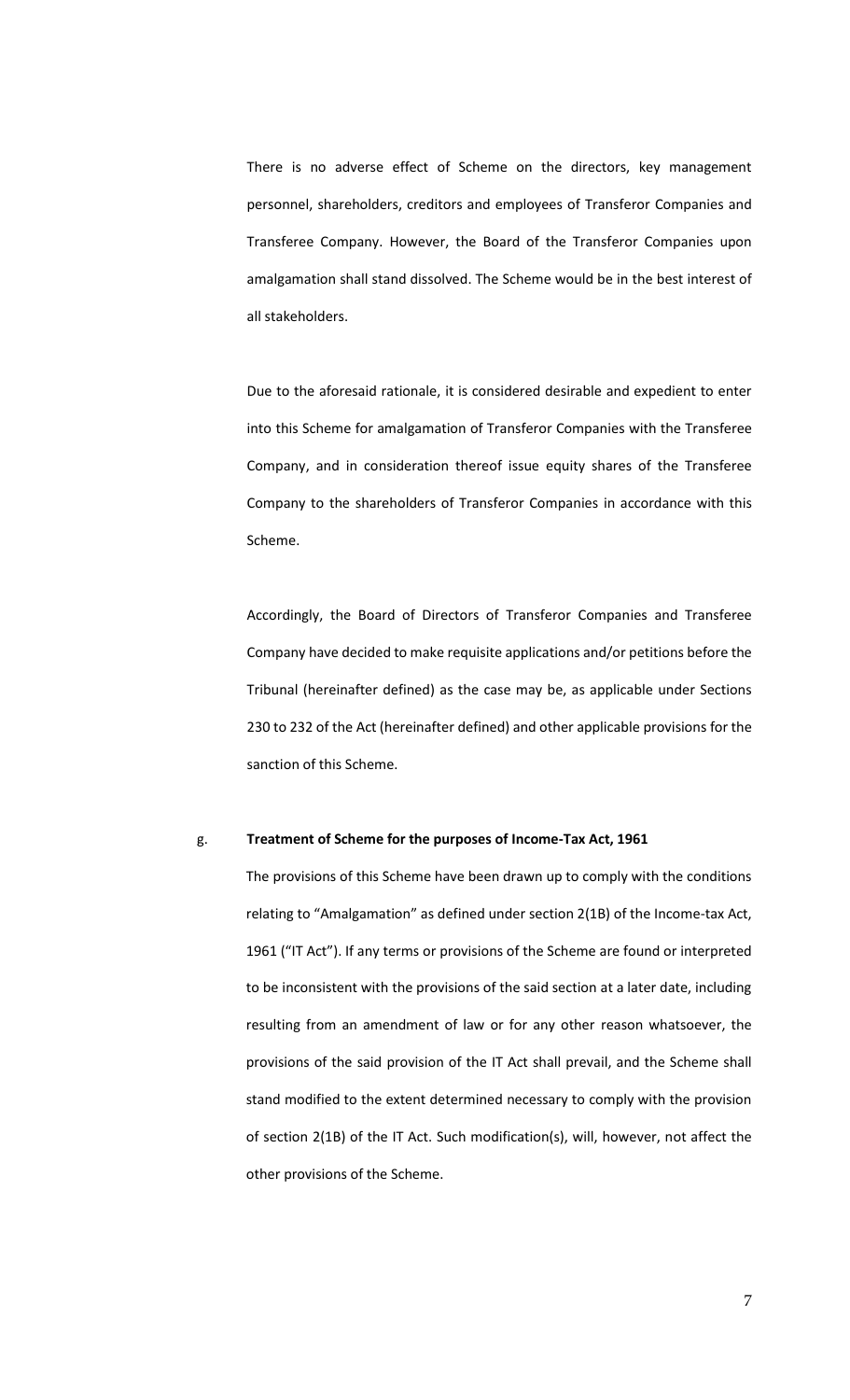# h. **THE SCHEME OF ARRANGEMENT IS DIVIDED INTO THE FOLLOWING PARTS:**

- **Part A** Definitions and Share capital
- Part B Amalgamation of 'GMR Tuni-Anakapalli Expressways Limited' -Transferor Company –1 and 'GMR Tambaram Tindivanam Expressways Limited' - Transferor Company –2 with 'GMR Highways Limited' - Transferee Company.
- Part C General Terms & Conditions

#### **PART A – DEFINITIONS AND SHARE CAPITAL**

#### **1. DEFINITIONS**

In this Scheme, unless repugnant to the context, the following expressions shall have the following meaning:

- 1.1 *"Act"* or *"the Act"* meansthe Companies Act, 2013 and shall include any statutory modifications, re-enactment or amendments thereof for the time being in force.
- 1.2 **"Appointed Date"** means 01<sup>st</sup> April, 2019, being the start of the financial year 2019-20 or such other date as may be fixed or approved by the National Company Law Tribunal, Mumbai Bench or/and any other appropriate authority.
- 1.3 *"Board of Directors" or "Board"* shall mean the Board of Directors of the Transferor Companies and the Transferee Company as the case may be or any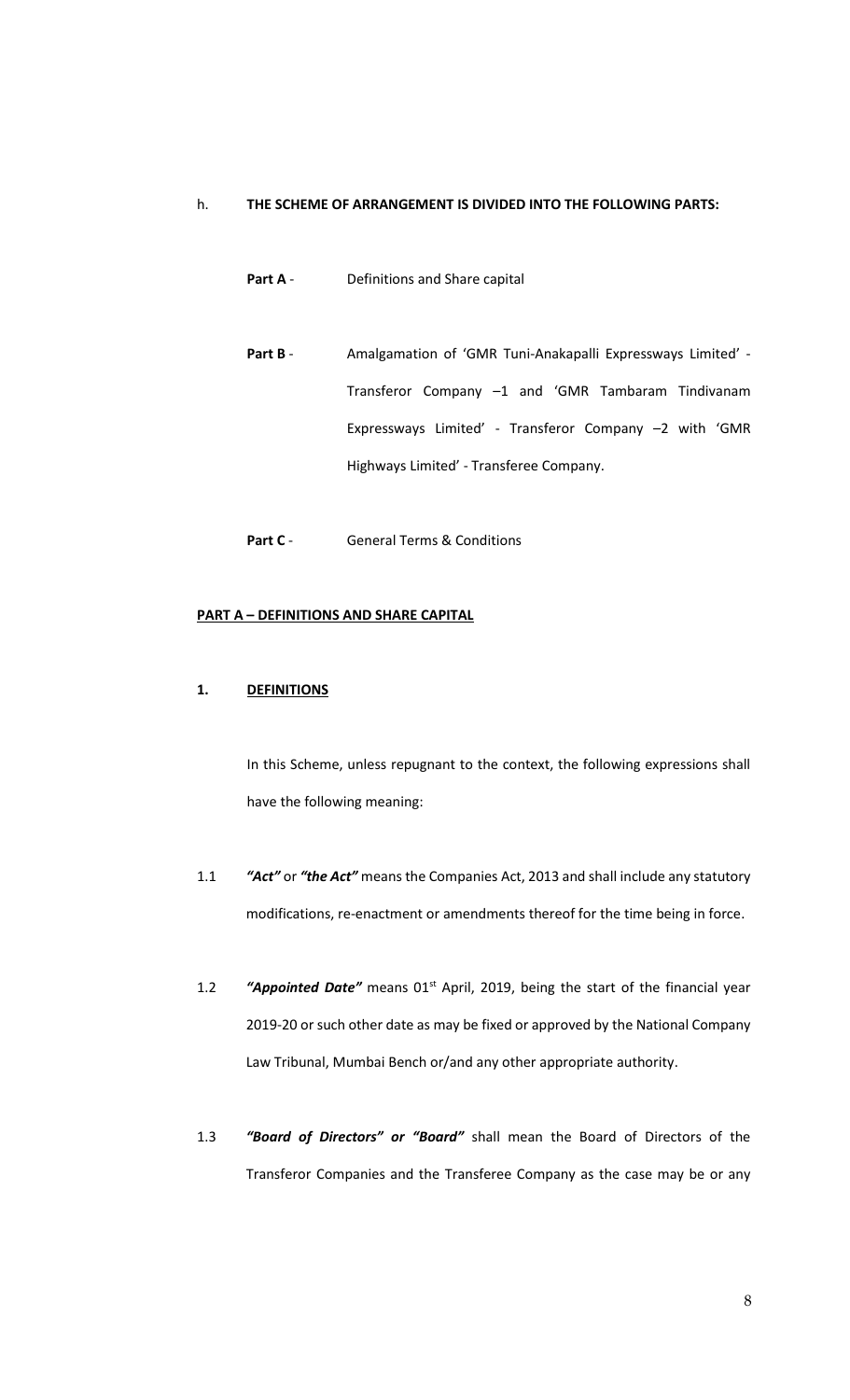Committee thereof duly constituted or any other person duly authorized by the Board for the purpose of this Scheme;

- 1.4 *"Effective Date"* means the latest date on which the certified copies of the confirmation order of the Scheme issued by National Company Law Tribunal, Mumbai Bench are filed with the Registrar of Companies, Mumbai by the Transferor Companies and the Transferee Company;
- 1.5 *'National Company Law Tribunal' or 'NCLT' or 'Tribunal'* means the National Company Law Tribunal, Mumbai Bench;
- 1.6 *"Record Date"* means the date to be fixed by the Board of Directors of the Transferee Company for the purpose of determining the respective equity shareholders of the Transferor Companies, who shall be entitled to receive equity shares of the Transferee Company as per Clause 5 of this Scheme;
- 1.7 "*Registrar of Companies*" or "*RoC*": means the Registrar of Companies, Mumbai;
- 1.8 *"Scheme"* or *"the Scheme"* or *"Scheme of Arrangement"* means this Scheme of Arrangement, as proposed to be submitted in the present form to National Company Law Tribunal, Mumbai together with any modification(s) approved or imposed or directed by the Registrar of Companies, Mumbai and / or Official Liquidator/or other Authorities, amongst GMR Tuni-Anakapalli Expressways Limited' (Transferor Company –1) and 'GMR Tambaram Tindivanam Expressways Limited' (Transferor Company –2) with GMR Highways Limited (Transferee Company), their respective shareholders and creditors, if any, to be approved or directed by the National Company Law Tribunal, Mumbai with such modification(s), if any.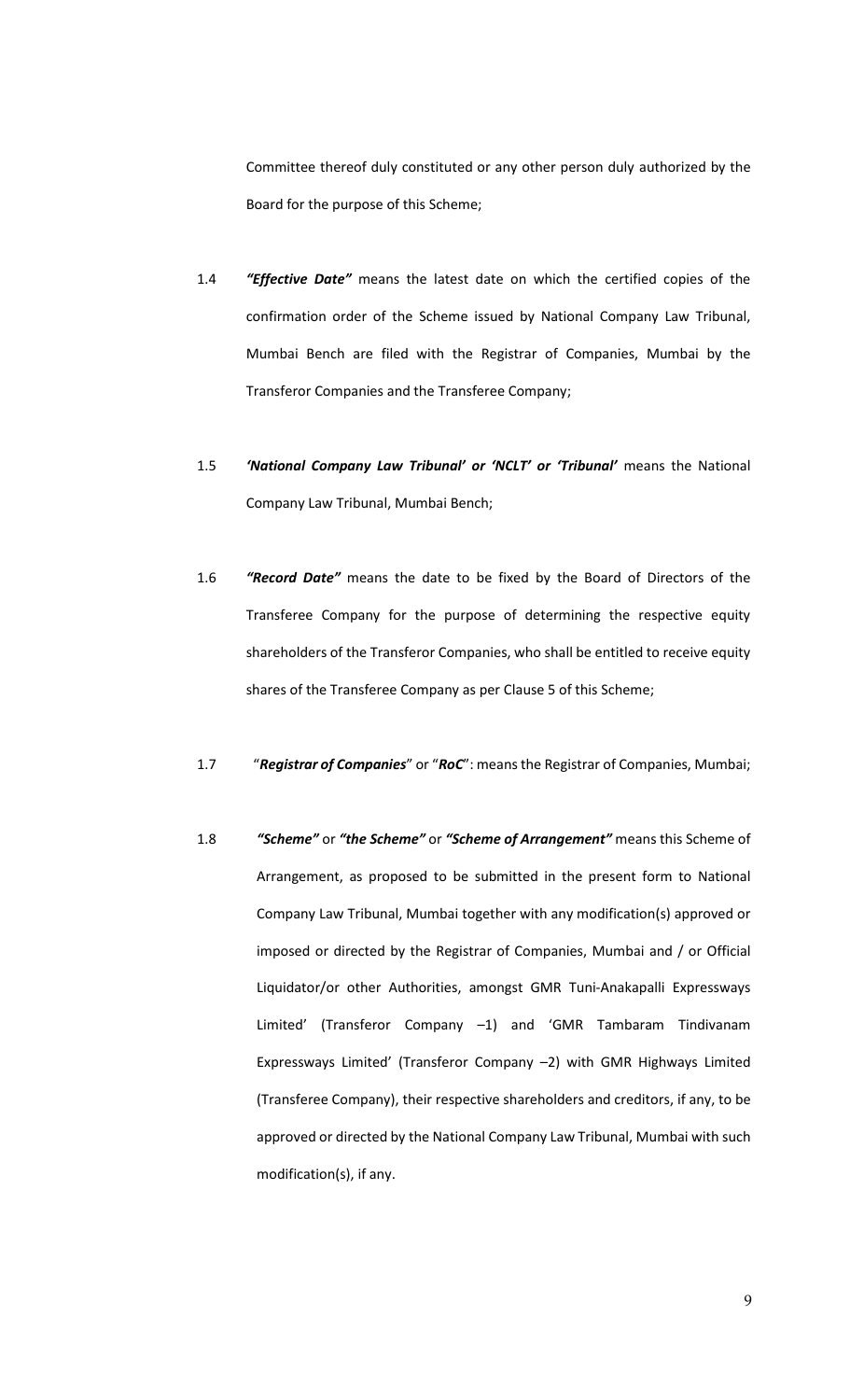- 1.9 *"Transferee Company"* means GMR Highways Limited, incorporated on 3 rd February 2006 bearing CIN: U45203MH2006PLC287171 and having its registered office at Naman Centre, 7th Floor, Opp. Dena Bank, Plot No. C-3, G Block, Bandra Kurla Complex, Bandra (East) Mumbai, Maharashtra – 400 051, India.
- 1.10 *"Transferor Companies"* means the collective of GMR Tuni-Anakapalli Expressways Limited and GMR Tambaram Tindivanam Expressways Limited.
- 1.11 *"Transferor Company – 1" means* GMR Tuni-Anakapalli Expressways Limited, incorporated on 27<sup>th</sup> August 2001 and bearing CIN: U45203MH2001PLC339776.
- 1.12 *"Transferor Company – 2" means* GMR Tambaram Tindivanam Expressways Limited on 27<sup>th</sup> August 2001 and bearing CIN: U45203MH2001PLC339335.
- 1.13 **"***Undertaking of the Transferor Companies*" shall mean and include the whole of assets, properties, accrued income, liabilities, accumulated losses and the undertaking of the Transferor Companies existing as on Appointed Date and specifically include the following (without limitation):
	- (i) The whole of the undertaking of the Transferor Companies including all secured and unsecured debts, if any, liabilities, duties and obligations and all the assets, properties, rights, titles and benefits, whether movable or immovable, real or personal, in possession or reversion, corporeal or incorporeal, tangible or intangible, present or contingent and including but without being limited to land and building (whether owned, leased, licensed), all fixed and movable plant and machinery, vehicles, fixed assets, work in progress, current assets, investments, reserves, provisions, funds, licenses including licenses, registrations, copyrights, patents, trade names,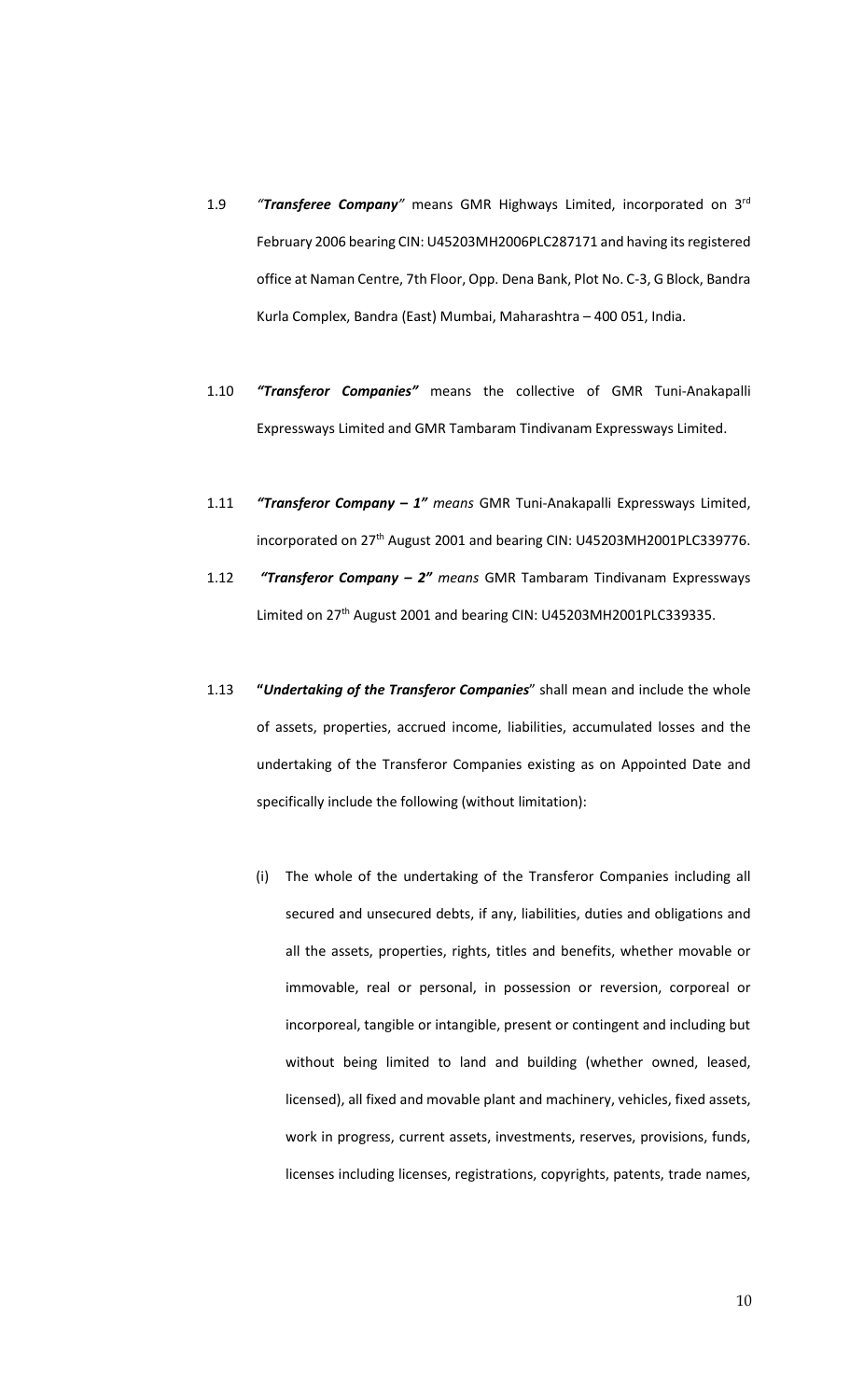trademarks and other rights and licenses in respect thereof, applications for copyrights, patents, trade names, trademarks, leases, licenses, tenancy rights, premises, ownership flats, hire purchase and lease arrangements, lending arrangements, benefits of security arrangements, computers, office equipment, telephones, telexes, facsimile connections, internet connections, communication facilities, equipment and installations and utilities, electricity, water and other service connections, benefits of agreements, contracts and arrangements, powers, authorities, permits, allotments, approvals, consents, privileges, liberties, advantages, easements and all the right, title, interest, goodwill, benefit and advantage, deposits, reserves, provisions, advances, receivables, deposits, funds, cash, bank balances, Bank accounts and all other rights, benefits of all agreements, subsidies, grants, Minimum Alternate Tax, tax credits (including but not limited to credits in respect of income tax, GST, sales tax, value added tax, turnover tax, service tax, etc.), Software License, Domain / Websites etc., in connection / relating to the Transferor Companies and other claims and powers of whatsoever nature and wheresoever situated belonging to or in the possession of or granted in favour of or enjoyed by the Transferor Companies, existing as on the Appointed Date.

- (ii) All staff, workmen, and employees, if any, of the Transferor Companies in service on the Effective Date.
- (iii) All records, files, papers, information, computer programs, manuals, data, catalogues, quotations, sales advertising materials, lists of present and former customers and suppliers, customer credit information, customer pricing information and other records, whether in physical form or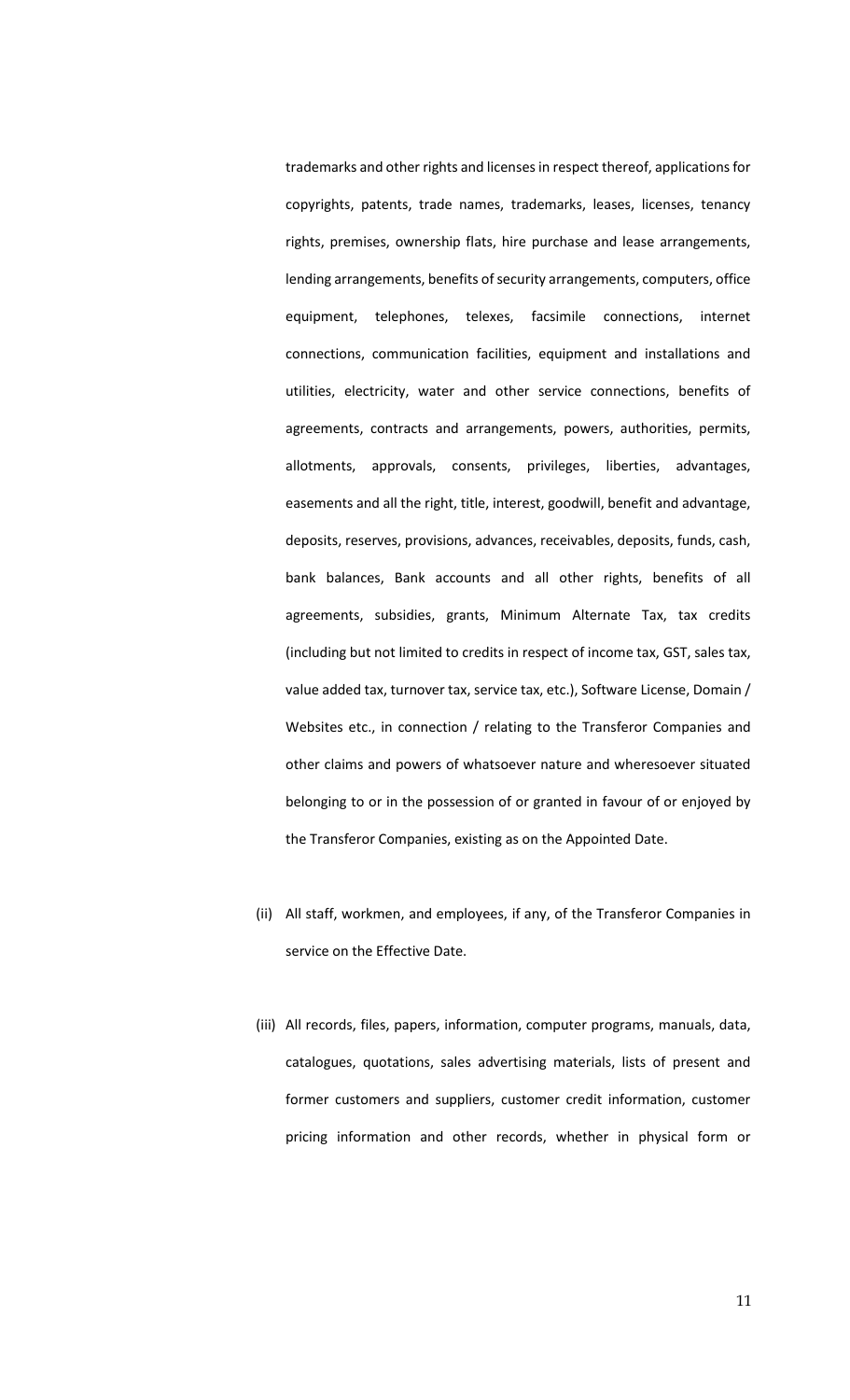electronic form of the Transferor Companies existing as on the Appointed Date.

- 1.14 Any references in the Scheme to "upon the Scheme becoming effective" or "effectiveness of the Scheme" shall mean the Effective Date.
- 1.15 All terms and words not defined in this Scheme shall, unless repugnant or contrary to the context or meaning thereof, have the same meaning ascribed to them under the Companies Act, 2013, the Depositories Act, 1996 and other applicable laws, rules, regulations, bye laws, as the case may be, including any statutory modification or re-enactment thereof from time to time.

# **2. DATE OF TAKING EFFECT AND OPERATIVE DATE**

- 2.1. The Scheme, set out herein in its present form or with any modification(s) approved, shall be effective from the latest date on which certified copies of the NCLT order under section 230 to 232 of the Companies Act, 2013 is filed with the RoC. Such date is called as the Effective Date.
- 2.2. Though this Scheme shall become effective from the Effective Date, the provisions of this Scheme shall be applicable and come into operation from the Appointed Date.
- **2.3.** That the Appointed Date for the Scheme is kept as April 1, 2019, being the start of the previous financial year 2019-20. That the Appointed Date being more than one year old is due to the disruption in the business affairs of the Companies, being caused by the COVID-19 pandemic in India. That keeping the Appointed Date as April 1, 2019, being the start of the financial year, is in the interest of the Companies and their shareholders and is not prejudicial to the public interest in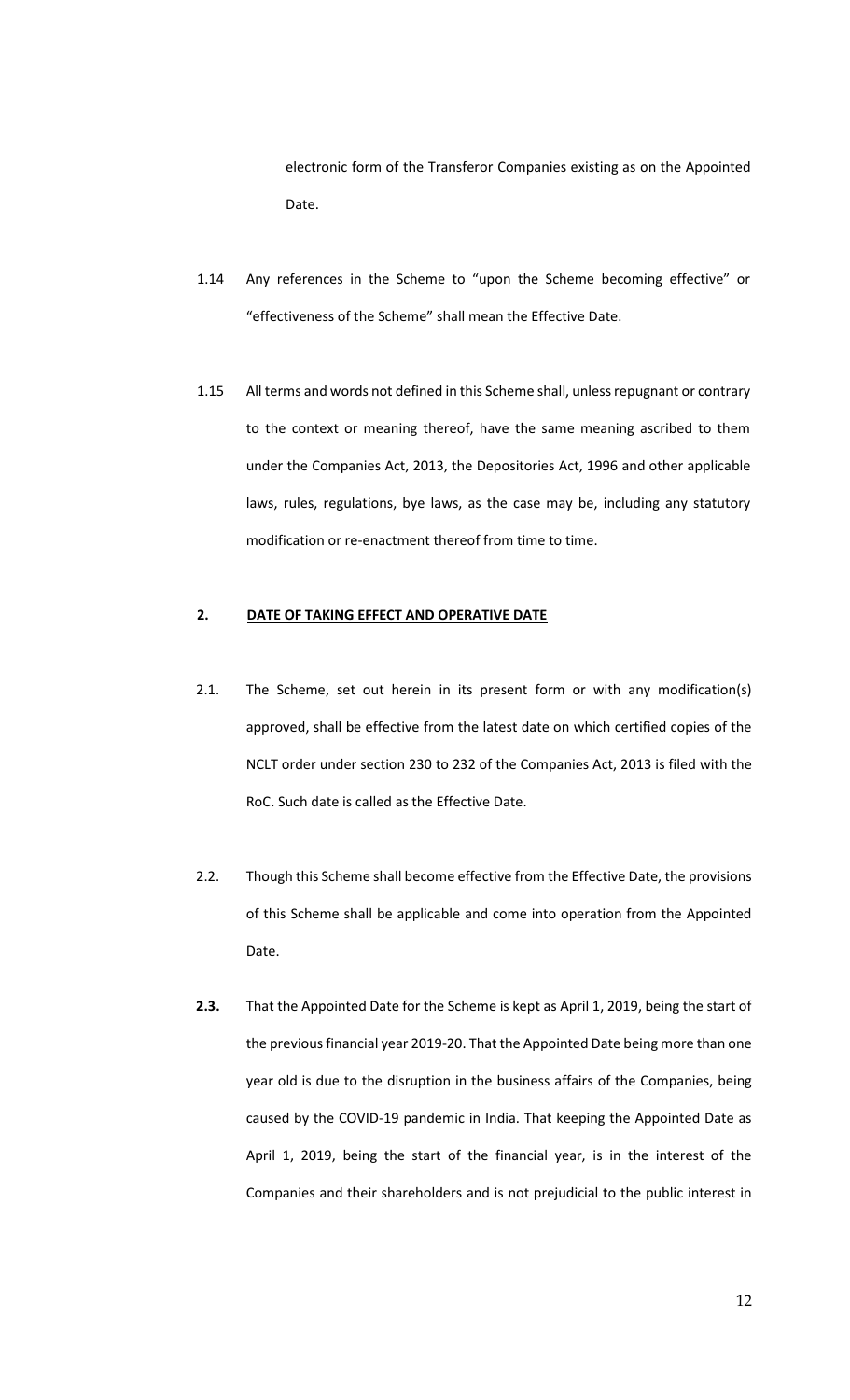any manner. That for the Appointed Date being April 1, 2019, the books of the Transferor Companies with the Transferee Company shall stand merged with ease for the entire financial year 2019-20, and later, in the manner as provided in this Scheme.

# **3. SHARE CAPITAL**

3.1. The authorized, issued, subscribed and paid up share capital of the Transferee Company as at  $1^{st}$  April, 2019 i.e. the Appointed Date is as under:

| <b>Authorized Capital</b>                                     | <b>Amount (INR)</b> |
|---------------------------------------------------------------|---------------------|
| 2,34,00,00,000 Equity shares of INR 10/- each                 | 23,40,00,00,000     |
| 16,10,00,000 Preference shares of INR 100/-<br>each           | 16,10,00,00,000     |
| <b>Total</b>                                                  | 39,50,00,00,000     |
| <b>Issued, Subscribed and Paid-up</b>                         | <b>Amount (INR)</b> |
| 205,29,29,749 Equity shares of INR 10/- each<br>fully paid up | 20,52,92,97,490     |
| Total                                                         | 20,52,92,97,490     |

The Transferee Company has filed the application before the Hon'ble NCLT for its approval for the reduction of its share capital, and the Hon'ble NCLT has approved the application for reduction of share capital on 20<sup>th</sup> March 2020. The shareholders of the Transferee Company have approved Reduction of Share Capital vide their resolution passed in the meeting dated 15<sup>th</sup> November 2019.

The order of Hon'ble NCLT, Mumbai Bench, for the reduction of the share capital was filed by the Company with the Registrar of Companies, Mumbai in e-form INC-28 vide SRN R36120517 dated 26<sup>th</sup> March 2020, which was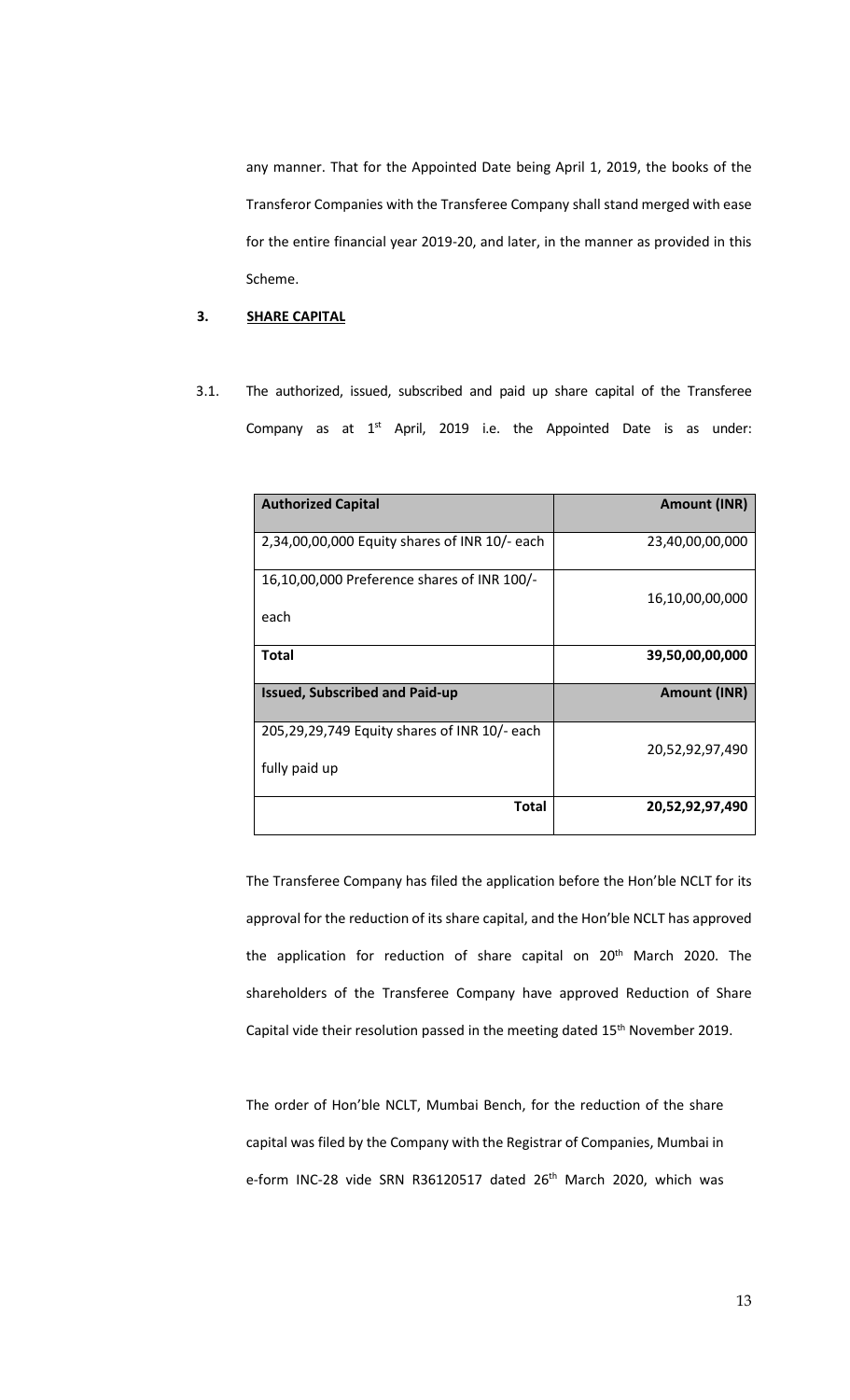registered on 12<sup>th</sup> May, 2020 and become effective under the order of the Hon'ble NCLT, as above, and the issued, subscribed and paid up share capital of the Transferee Company is as under, and shall be considered for all purposes as provided under this Scheme, instead of the issued, subscribed and paid up capital of the Transferee Company as on the Appointed Date:

| <b>Issued, Subscribed and Paid-up</b>                        | <b>Amount (INR)</b> |
|--------------------------------------------------------------|---------------------|
| 77,54,40,510 Equity shares of INR 10/- each fully<br>paid up | 7,754,405,100       |
| <b>Total</b>                                                 | 7,754,405,100       |

3.2. The authorized, issued, subscribed and paid up share capital of the Transferor Company - 1 as at  $1<sup>st</sup>$  April 2019 i.e. the Appointed Date, is as under:

| <b>Authorized Capital</b>                                 | <b>Amount (INR)</b> |
|-----------------------------------------------------------|---------------------|
| 10,00,000 Equity shares of INR 10/- each                  | 1,00,00,000         |
| 79,00,000 Preference shares of INR 100/- each             | 79,00,00,000        |
| Total                                                     | 80,00,00,000        |
| <b>Issued, Subscribed and Paid-up</b>                     | <b>Amount (INR)</b> |
| 10,00,000 Equity shares of INR 10/- each fully<br>paid up | 1,00,00,000         |
| Total                                                     | 1,00,00,000         |

Subsequent to 1<sup>st</sup> April 2019, there has been no change in the capital structure of Transferor Company - 1.

3.3. The authorized, issued, subscribed and paid up share capital of the Transferor Company - 2 as at  $1^{st}$  April 2019, i.e. the Appointed Date, is as under: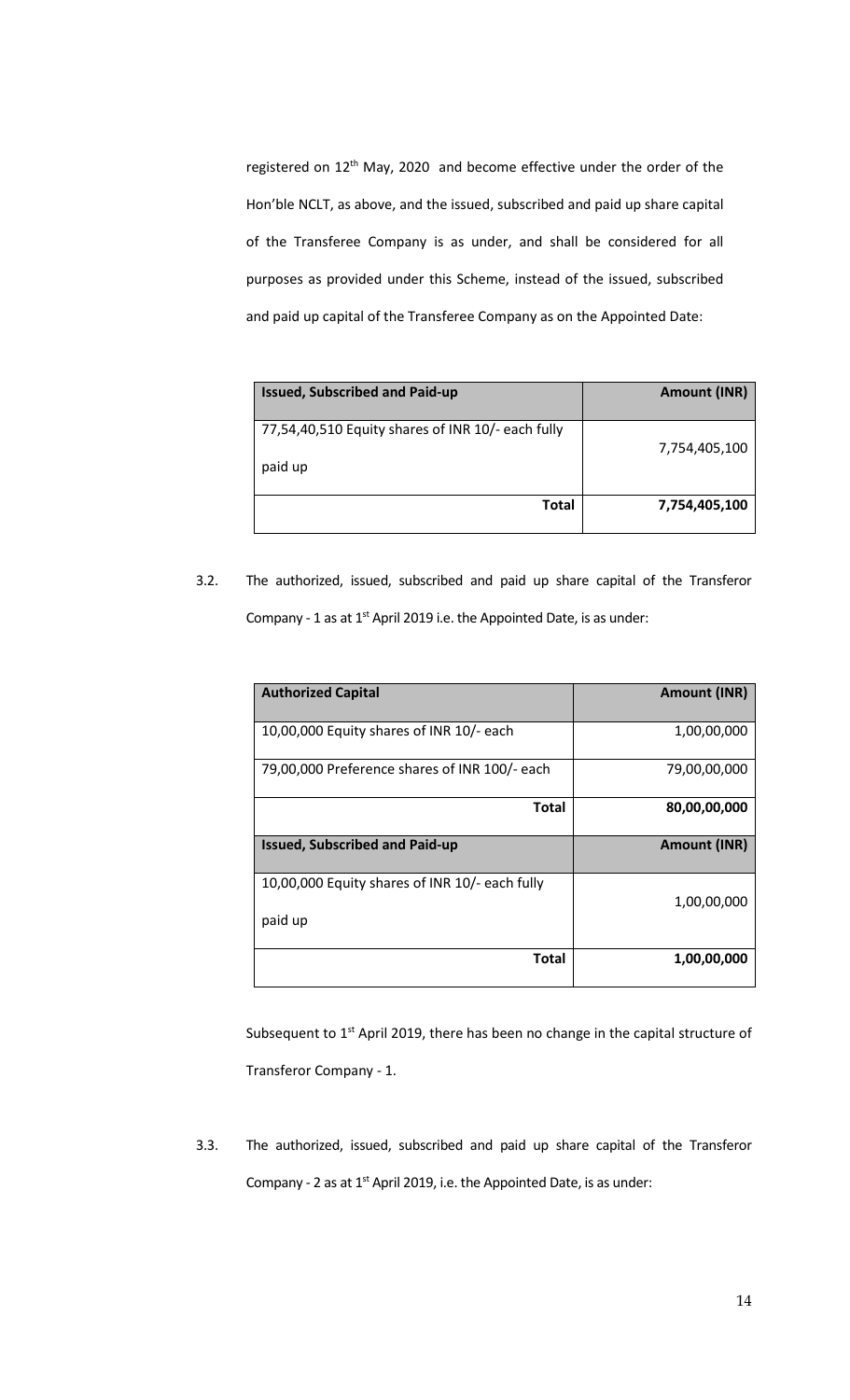| <b>Authorized Capital</b>                           | <b>Amount (INR)</b> |
|-----------------------------------------------------|---------------------|
|                                                     |                     |
| 10,00,000 Equity shares of INR 10/- each            | 1,00,00,000         |
| 1,07,00,000 Preference shares of INR 100/- each     | 1,07,00,00,000      |
|                                                     |                     |
| Total                                               | 1,08,00,00,000      |
| <b>Issued, Subscribed and Paid-up</b>               | <b>Amount (INR)</b> |
| 10,00,000 Equity shares of INR 10/- each fully paid |                     |
|                                                     | 1,00,00,000         |
| up                                                  |                     |
| Total                                               | 1,00,00,000         |

Subsequent to  $1<sup>st</sup>$  April 2019, there has been no change in the capital structure of Transferor Company - 2.

# **PART B**

**AMALGAMATION OF GMR TUNI-ANAKAPALLI EXPRESSWAYS LIMITED' (TRANSFEROR COMPANY –1 or GTA) AND 'GMR TAMBARAM TINDIVANAM EXPRESSWAYS LIMITED' (TRANSFEROR COMPANY – 2 or GTT) WITH GMR HIGHWAYS LIMITED (TRANSFEREE COMPANY)**

# **4. AMALGAMATION OF THE TRANSFEROR COMPANIES WITH THE TRANSFEREE COMPANY**

# **Transfer of Assets**

4.1 Subject to the provisions of this Scheme as specified hereinafter and with effect from the Appointed Date, whole of the Undertaking of the Transferor Companies including but not limited to all the movable and immovable properties and assets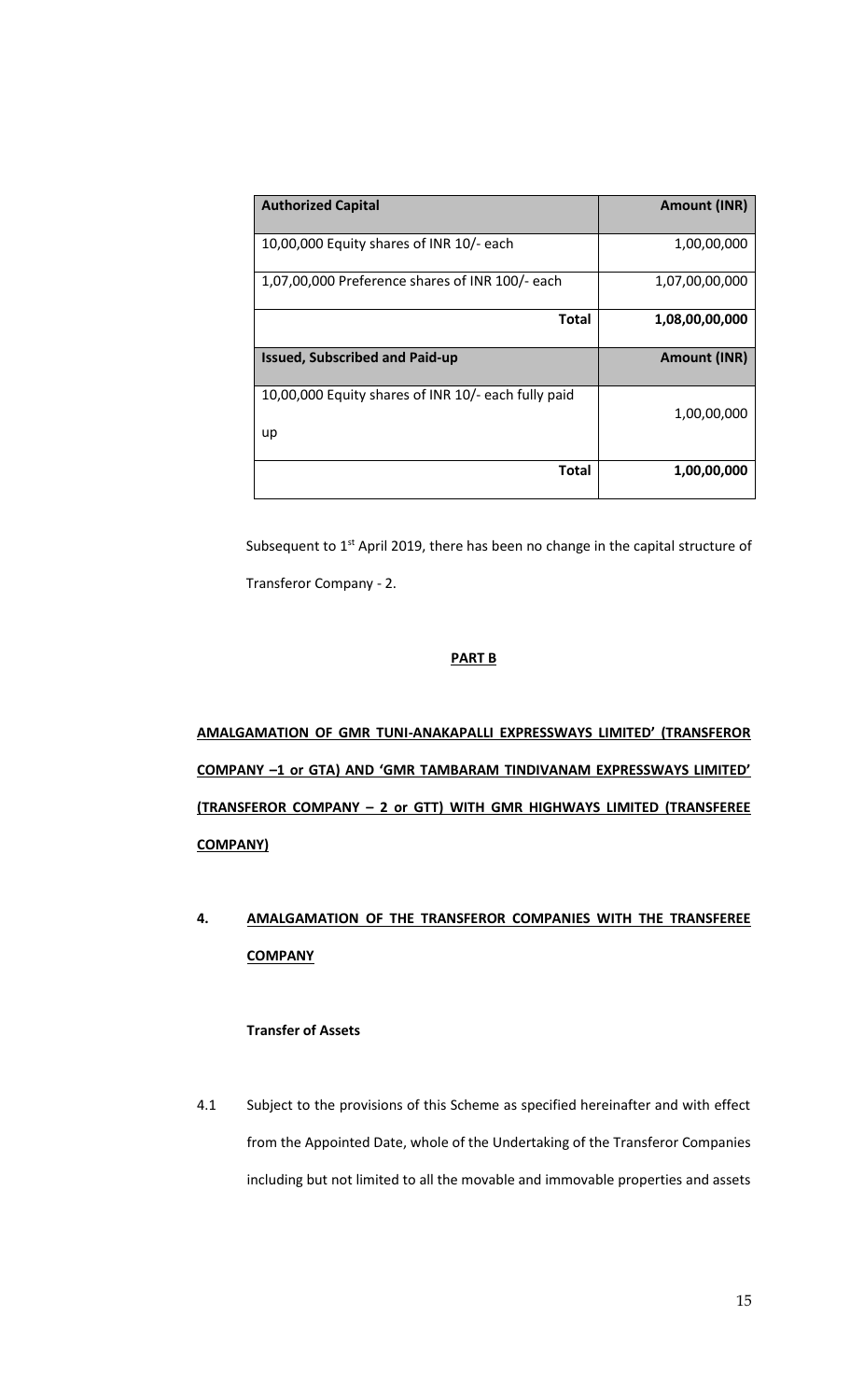(whether tangible or intangible) of the Transferor Companies comprising, amongst others, all furniture and fixtures, investments, software's, computers/data processing, office equipment, electrical installations, telephones, telex, facsimile and other communication facilities, deposits, reserves, provisions, advances, receivables, funds, cash, bank balances and business licenses, permits, authorizations, approvals, lease, tenancy rights, permissions, incentives, if any, and all other rights, patents, know-how, trademark, service mark, trade secret or other intellectual property rights, proprietary right, title, interest, contracts, consent, approvals and rights and powers of every kind, nature and description whatsoever, privileges, liberties, easements, advantages, benefits and approvals, if any, existing as on Appointed Date, shall, under the provisions of Sections 230 to 232 of the Act, and pursuant to the confirmation order of the Hon'ble NCLT sanctioning this Scheme and without further act, instrument or deed, but subject to the charges effecting the same as on the Effective Date, be transferred and/or deemed to be transferred to and vested in the Transferee Company so as to become the properties, assets, rights of the Transferee Company.

4.2 With effect from the Appointed Date, all statutory licenses, registrations, permissions, approvals or consents to carry on the operations of the Transferor Companies, if any, existing as on Appointed Date shall stand vested in or transferred to the Transferee Company without any further act or deed and shall be appropriately mutated by the statutory authorities concerned in favour of the Transferee Company upon the vesting and transfer of business, assets and liabilities of the Transferor Companies pursuant to this Scheme. The benefit of all statutory and regulatory permissions, licenses, approvals and consents, registrations shall vest in and become available to the Transferee Company pursuant to this Scheme.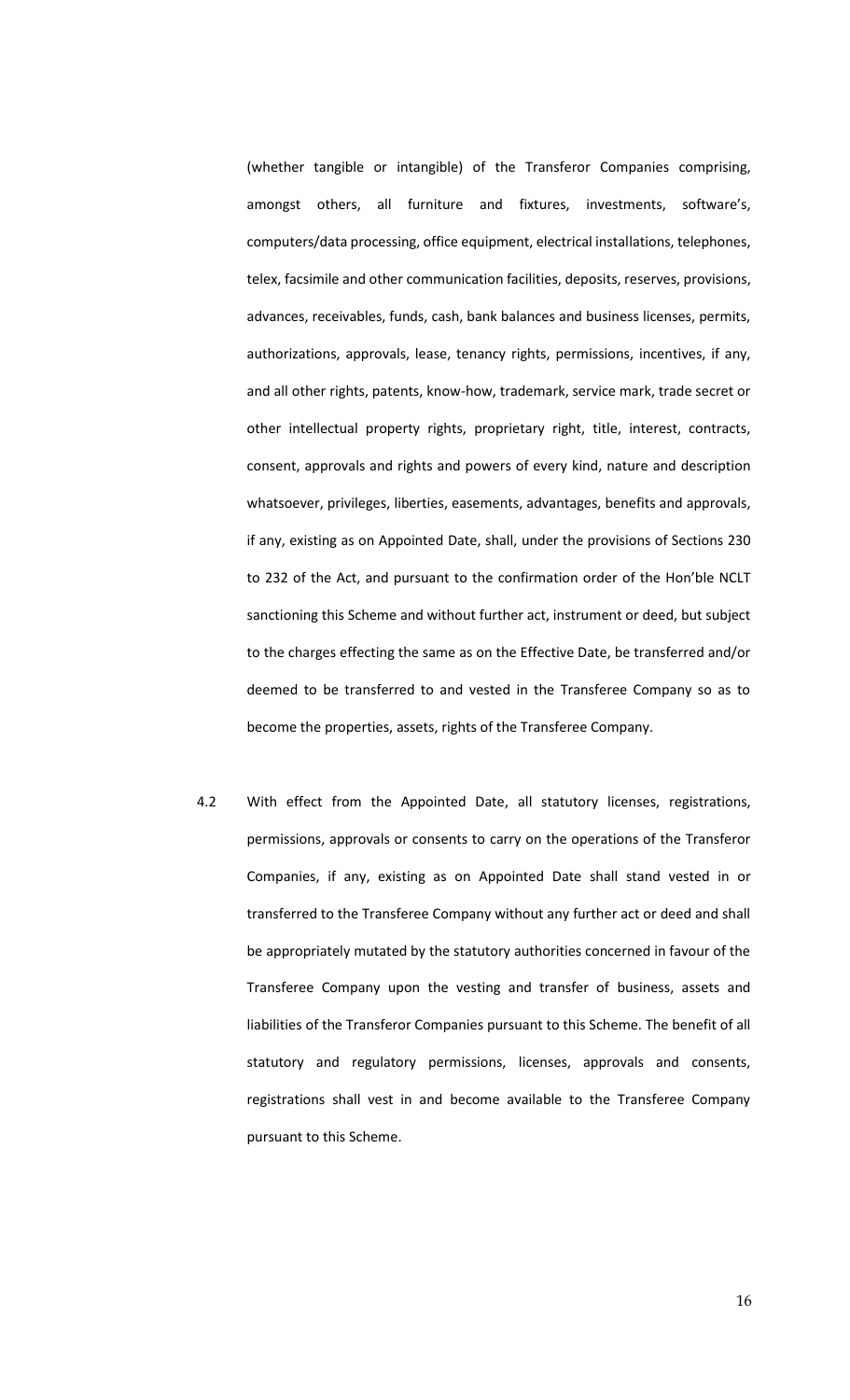#### **Transfer of Liabilities**:

- 4.3 With effect from the Appointed Date all debts, including debentures, liabilities, duties and obligations including the contingent liability, corporate guarantee of the Transferor Companies existing as on the Appointed Date whether provided for or not in the books of account of the Transferor Companies and all other liabilities which may accrue or arise after the Appointed Date but which relate to the period on or up to the day of the Appointed Date shall be the debts, liabilities, duties and obligations of the Transferee Companies including any encumbrance on the assets of the Transferor Companies or on any income earned from those assets and further that it shall not be necessary to obtain the consent of any third party or other person who is a party to any contract or arrangement by virtue of which such liabilities have arisen, in order to give effect to the provisions of this Clause.
- 4.4 The transfer and vesting as aforesaid shall be subject to the existing charges/ hypothecation / mortgages, if any, as may be subsisting and agreed to be created over or in respect of the said assets or any part thereof, provided however, any reference in any security documents or arrangements to which the Transferor Companies are party wherein the assets of the Transferor Companies have been or are offered or agreed to be offered as security for any financial assistance or obligations shall be construed as reference only to the assets pertaining to the Transferor Companies and vested in the Transferee Company by virtue of this Scheme to the end and intent that the charges shall not extend or deemed to extend to any assets of the Transferee Company.
- 4.5 **PROVIDED** always that the Scheme shall not operate to enlarge the security for any loan, deposit or facility availed of by the Transferor Companies, and the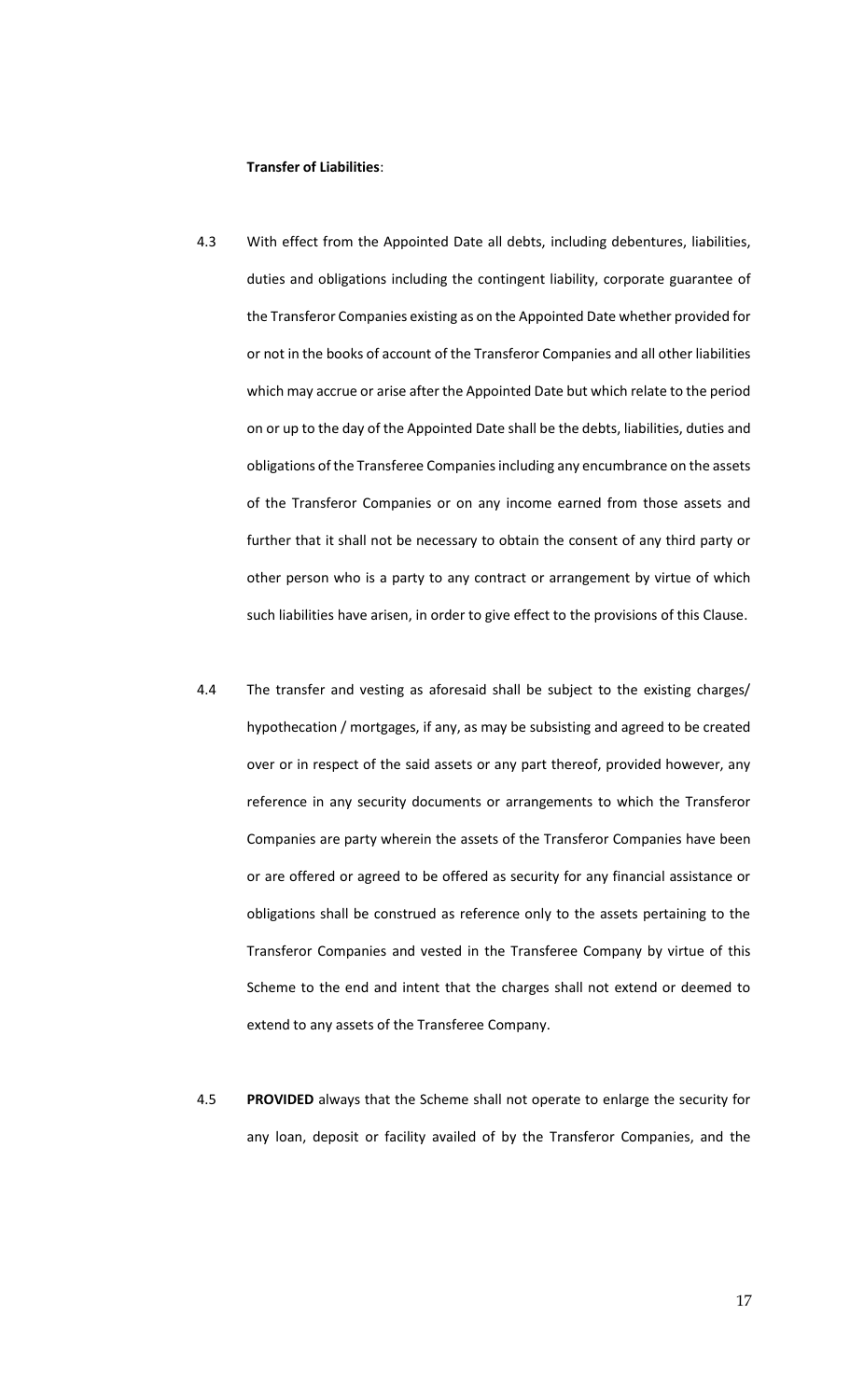Transferee Company shall not be obliged to create any further or additional security thereof after the Effective Date or otherwise.

- 4.6 All taxes, duties, cess, if any, payable by the Transferor Companies including all or any refunds / claim(s) / credit(s) including any Minimum Alternate Tax credit under Section 115JAA of the Income-tax Act, 1961, expenses incurred by the Transferor Companies but deduction to be claimed on payment basis / on compliance with withholding tax provisions (as the case may be) under Sections 43B, 40(a)(i) and 40(a)(ia) of the Income-tax Act, 1961 (if any), input tax credit available under GST Act, pertaining to the period(s) prior to the Appointed Date shall be treated as the liability or refunds / claim(s) / credit(s), as the case may be, of the Transferee Company.
- 4.7 All staff, workmen and employees, if any, engaged in the Transferor Companies as on the Effective Date shall stand transferred to the Transferee Company, without any further act or deed to be done by the Transferor Companies or the Transferee Company and, subject to the provisions hereof, on terms and conditions not less favorable than those on which they are engaged by the Transferor Companies, without any interruption of service as a result of the amalgamation of the Transferor Companies into the Transferee Company.
- 4.8 All items as detailed under Para 4.1, 4.2, 4.3, 4.4, 4.6 and 4.7 in relation to the Transferor Companies shall stand transferred to or vested in the Transferee Company, without any further act or deed done by the Transferor Companies or the Transferee Company.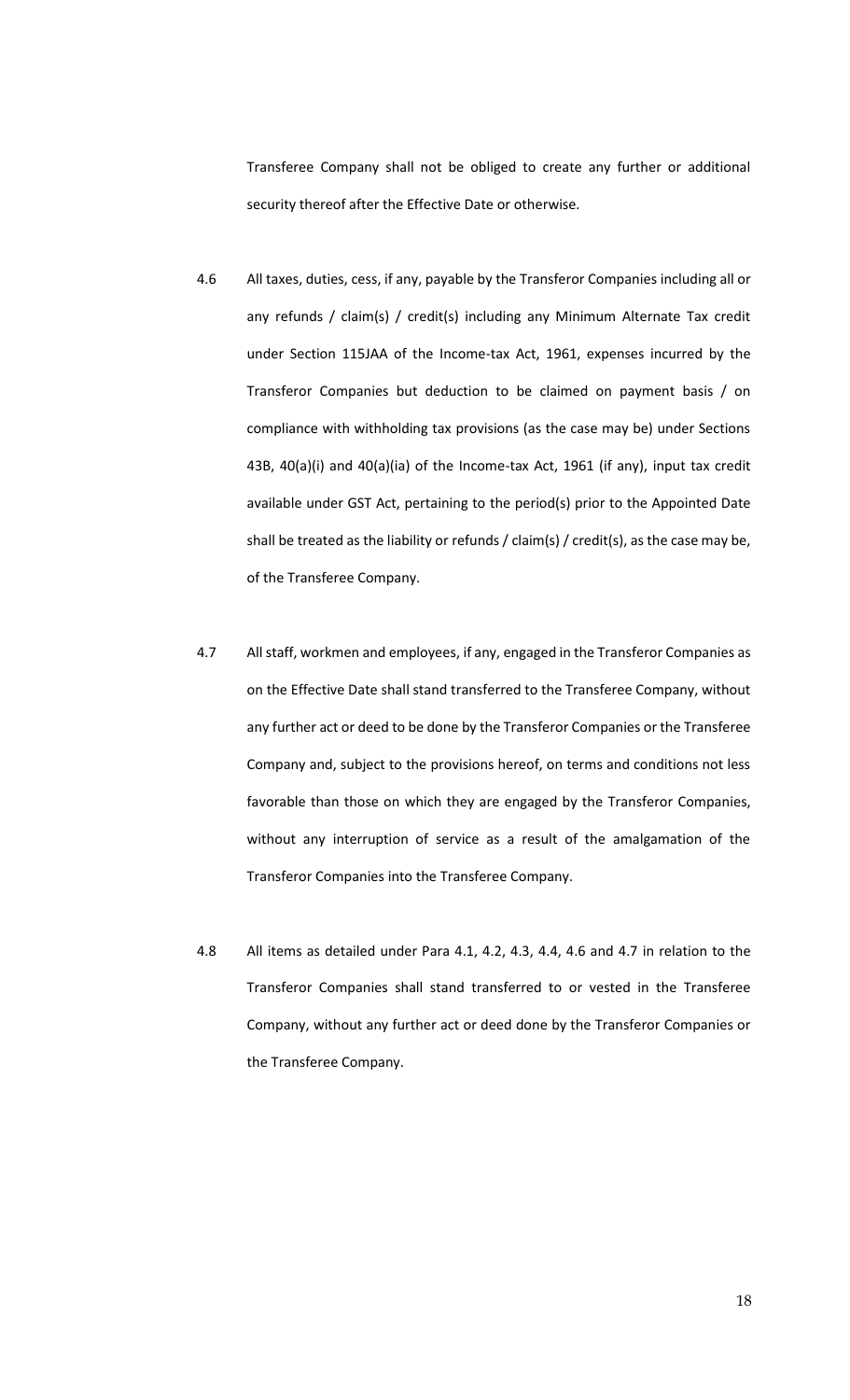- 4.9 Without prejudice to the above provisions, with effect from the Appointed Date, all inter-party transactions between the Transferor Companies and the Transferee Company, if any, shall be considered as intra-party transactions for all purposes.
- 4.10 The transfer of assets and liabilities and the continuance of proceedings by the Transferee Companies as stated above shall not affect any transaction or proceedings already concluded by the Transferor Companiesto the end and intent that the Transferee Company accepts and adopts all acts, deeds and things done and executed by the Transferor Companies in regard thereto as done and executed by the Transferee Company on behalf of itself.

#### **5. CONSIDERATION**

- 5.1 Pursuant to the Scheme coming into effect and without any further application, act or deed, the Transferee Company shall issue and allot: *(i) 8,814 (Eight Thousand Eight Hundred and Fourteen) equity shares of face value of INR 10 (Rupees ten) each fully paid up in Transferee Company for every 100 (one hundred) equity share of face value of INR 10/- (Rupee ten) each fully paid up held by it in Transferor Company-1 pursuant to the Scheme of Amalgamation*, to the shareholders whose names appear in the register of members of the Transferor Company-1, and whose names appear as the respective beneficial owners of the equity shares of the Transferor Company-1 in the records of the depositories (or to such of their respective heirs, executors, administrators or other legal representatives or other successors in title as may be recognized by the Board of Directors of the Transferee Company) as on the Record Date.
- 5.2 Pursuant to the Scheme coming into effect and without any further application, act or deed, the Transferee Company shall issue and allot: *(i) 16,332 (Sixteen*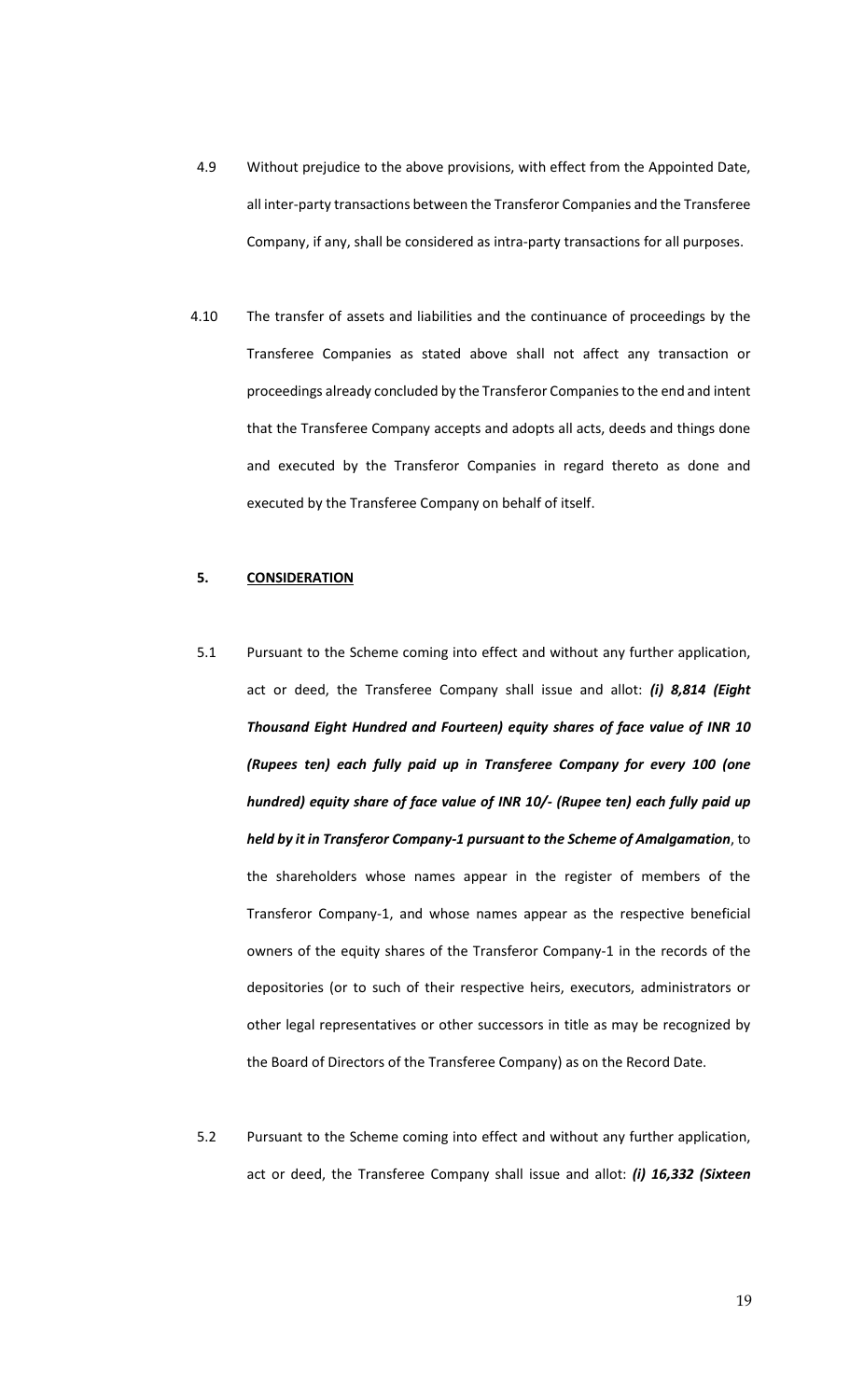*Thousand Three Hundred and Thirty Two) equity shares of INR 10 (ten) each fully paid up in its equity share capital in respect of every 100 (one hundred) equity shares of INR 10 (ten) each fully paid up in the equity share capital of the Transferor Company - 2*, to the shareholders whose names appear in the register of members of the Transferor Company-2, and whose names appear as the respective beneficial owners of the equity shares of the Transferor Company-2 in the records of the depositories (or to such of their respective heirs, executors, administrators or other legal representatives or other successors in title as may be recognized by the Board of Directors of the Transferee Company) as on the Record Date.

- 5.3 The equity shares to be issued by the Transferee Company to the shareholders of Transferor Companies in accordance with the Clause 5.1 and 5.2 above shall be hereinafter referred to as "New Shares". Fractional entitlement of shares, if any, will be rounded up to the nearest integer.
- 5.4 The ratio in which the New Shares are to be issued and allotted to the shareholders of the Transferor Companies is in terms of the Share Exchange Ratio determined by Siddharth Gupta, being the Registered Valuer, vide his report dated 19<sup>th</sup> November 2020 appointed by the Companies.
- 5.5 Upon the Scheme becoming effective and upon the New Shares being issued and allotted as provided in this Scheme, the equity shares of the Transferor Companies, both in electronic form and in the physical form, shall be deemed to have been automatically cancelled and be of no effect on and from the Record Date.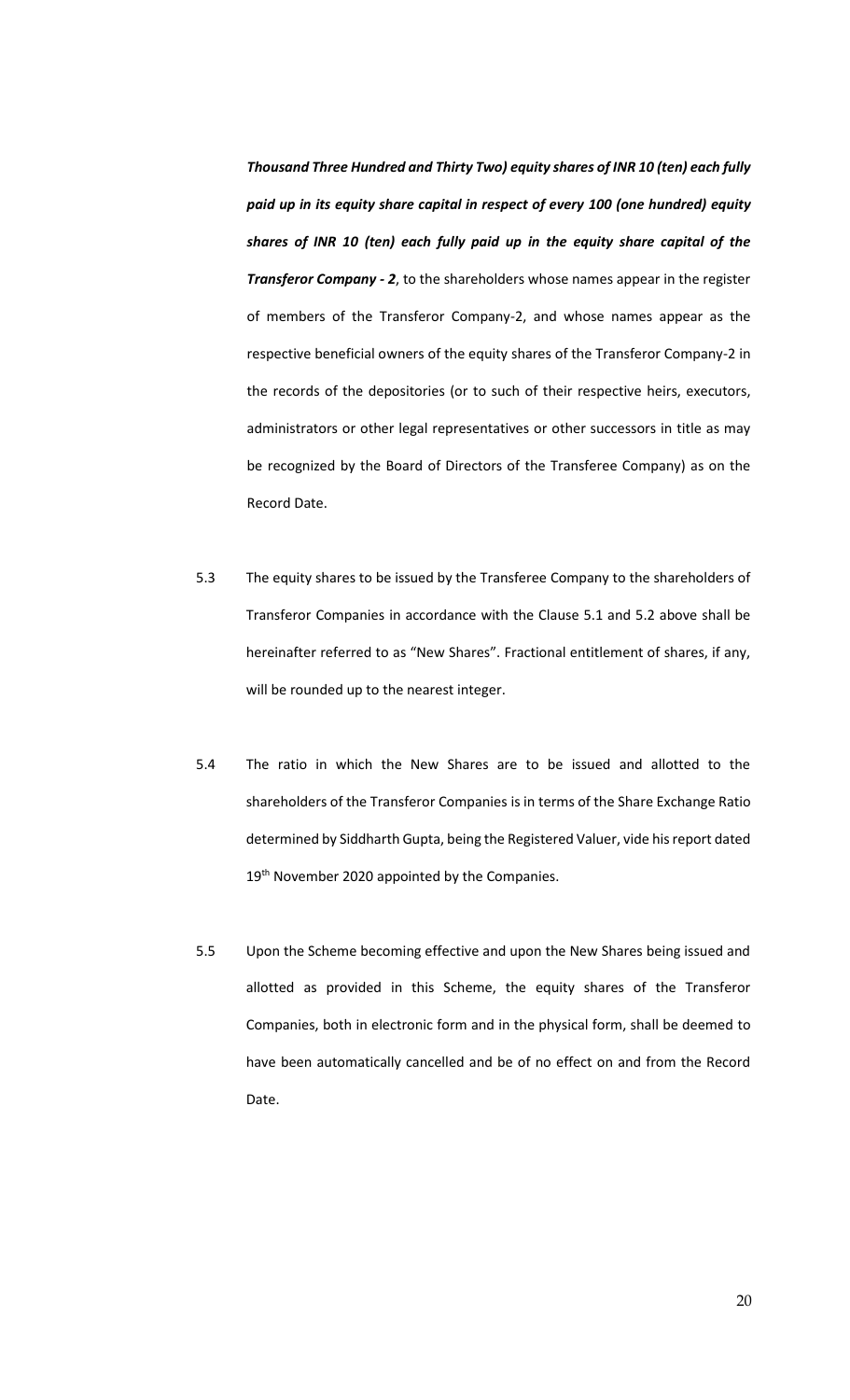- 5.6 The New Shares to be issued and allotted as provided in Clause 5.1 and 5.2 above shall be subject to the provisions of the Memorandum and Articles of Association of the Transferee Company and shall rank pari-passu in all respects with the equity shares of the Transferee Company as on the Effective Date including in respect of dividend, if any, that may be declared by the Transferee Company on or after the Effective Date.
- 5.7 The issue and allotment of New Shares to the respective shareholders of the Transferor Companies as provided in this Scheme, is an integral part thereof and shall be deemed to have been carried out without requiring any further act on the part of the Transferee Company or its shareholders and as if the procedure laid down under Section 62, and conditions laid down under section 42 of the Act and any other applicable provisions of the Act, and such other statues and regulations as may be applicable were duly complied with.
- 5.8 Upon the Scheme becoming effective, the authorized share capital of the Transferor Companies will get merged with the authorized share capital of the Transferee Company, without any liability for payment of any additional fees (including fee payable to ROC, except as may be required as per the applicable provisions of the Act) or stamp duty or any other charges under any applicable laws for time being in force.
- 5.9 If required, the Transferee Company shall take necessary steps to increase its authorized share capital on or before the Effective Date so as to make it sufficient for allotment of shares, to the shareholders of Transferor Companies, in consideration of amalgamation after considering the combined authorized share capital of Transferee Company.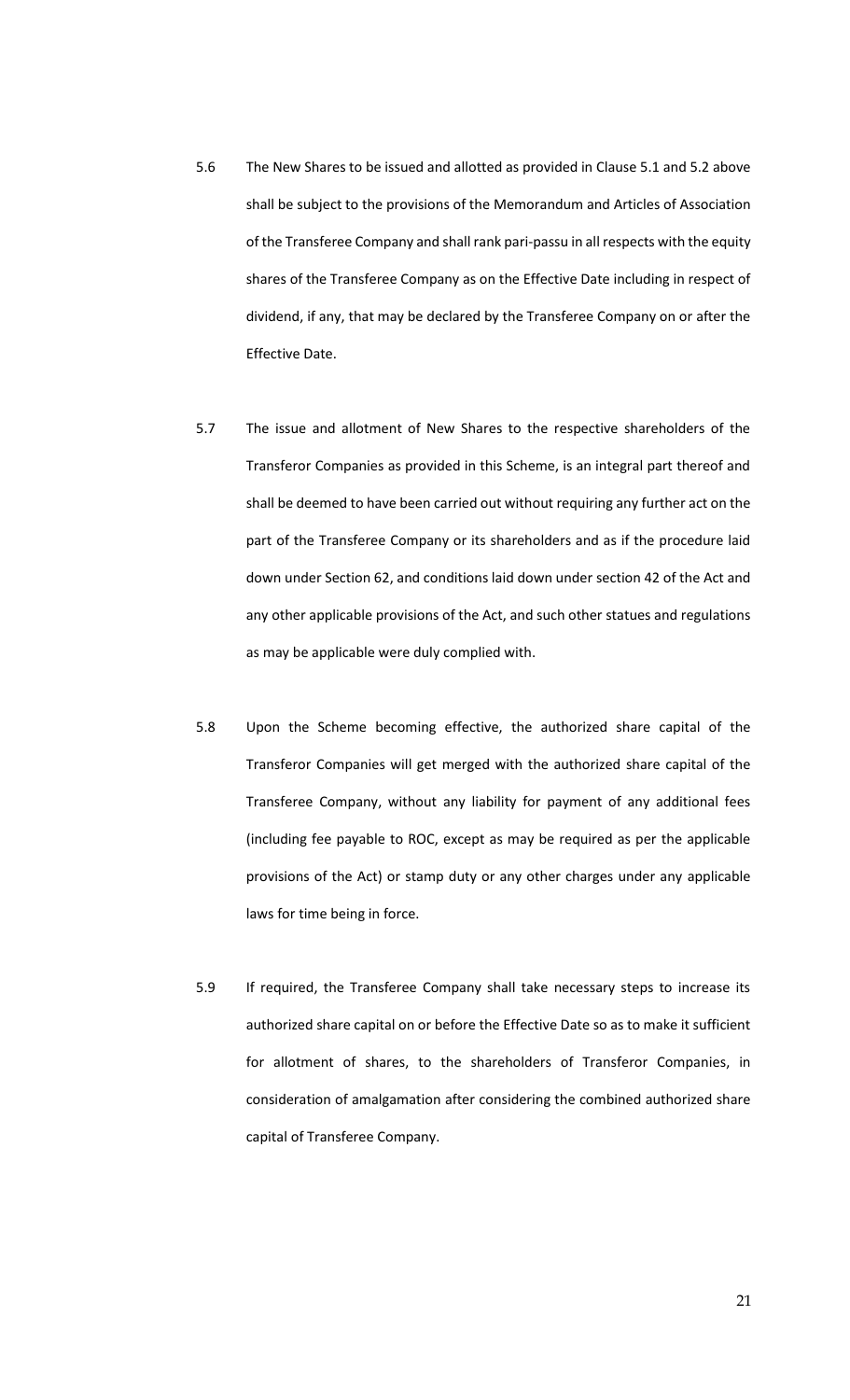5.10 The issued, subscribed and paid – up share capital of the Transferor Companies as given below being inter-company investment shall stand cancelled.

The issued, subscribed and paid – up share capital of the Transferor Company 1, being inter-company investment, which shall stand cancelled:

| <b>Issued, Subscribed and Paid-up</b>              | <b>Amount (INR)</b> |
|----------------------------------------------------|---------------------|
| 7,30,000 Equity shares of INR 10/- each fully paid | 73,00,000           |
| up                                                 |                     |

The issued, subscribed and paid – up share capital of the Transferor Company 2, being inter-company investment, which shall stand cancelled:

| <b>Issued, Subscribed and Paid-up</b>                 | <b>Amount (INR)</b> |
|-------------------------------------------------------|---------------------|
| 7,30,000 Equity shares of INR 10/- each fully paid up | 73,00,000           |

# **6. ACCOUNTING TREATMENT IN THE BOOKS OF THE TRANSFEREE COMPANY**

- 6.1 On the Scheme becoming effective, the Transferee Company shall account for amalgamation in accordance with the principles laid down in Accounting Standards (INDAS) as prescribed under The Companies (Indian Accounting Standards) Rules, 2015.
- 6.2 With effect from the Appointed Date, all the assets and liabilities of Transferor Companies shall be transferred to and vested in Transferee Company and shall be recorded at their respective book values.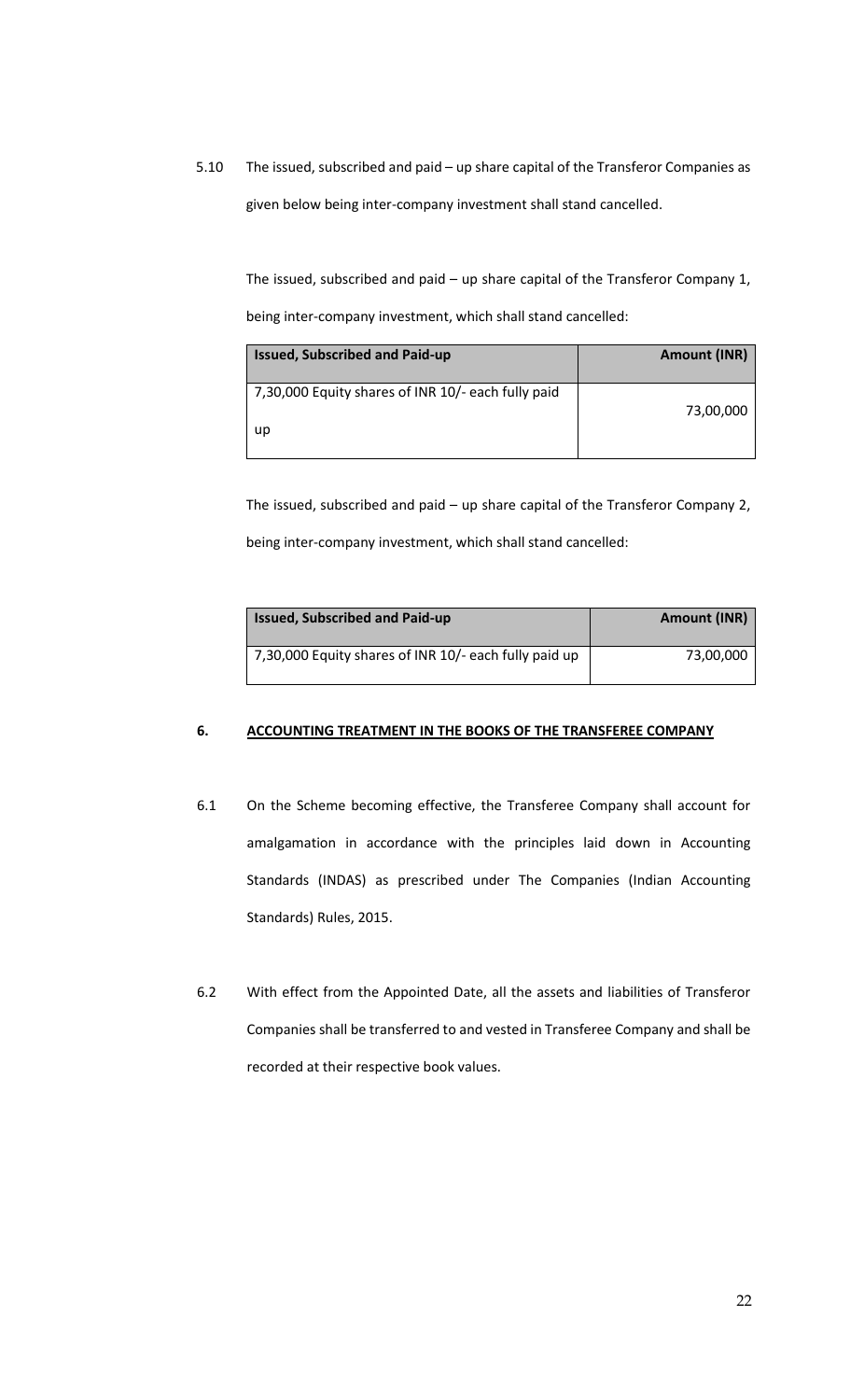- 6.3 All reserves of the Transferor Companies shall be recorded in the books of Transferee Company in the same form in which they appeared in the books of Transferor Companies on the Appointed Date.
- 6.4 Inter-company balances, if any, will be cancelled.
- 6.5 Inter-company investments, if any, will be cancelled.
- 6.6 In case of any differences in accounting policy between the Transferor Companies and the Transferee Company, the impact of such differences shall be quantified and adjusted against the available reserves of the Transferee Company to ensure that the true financial statements of the Transferee Company on the Appointed Date are on the basis of consistent accounting policy.
- 6.7 The difference between the share capital issued by the Transferee Company and the net assets of the Transferor Companies acquired would be adjusted in the reserves of the Transferee Company. Also, the difference, if any arising from the cancellation of cross-holdings (if any) shall also be adjusted in the reserves of the Transferee Company.
- 6.8 Subject to any corrections and adjustments as may, in the opinion of the Board of Directors of the Transferee Company, be required and except to the extent otherwise by law required, the reserves of the Transferor Companies, if any, will be merged with the corresponding reserves of the Transferee Company.

#### **PART C**

#### **GENERAL TERMS AND CONDITIONS**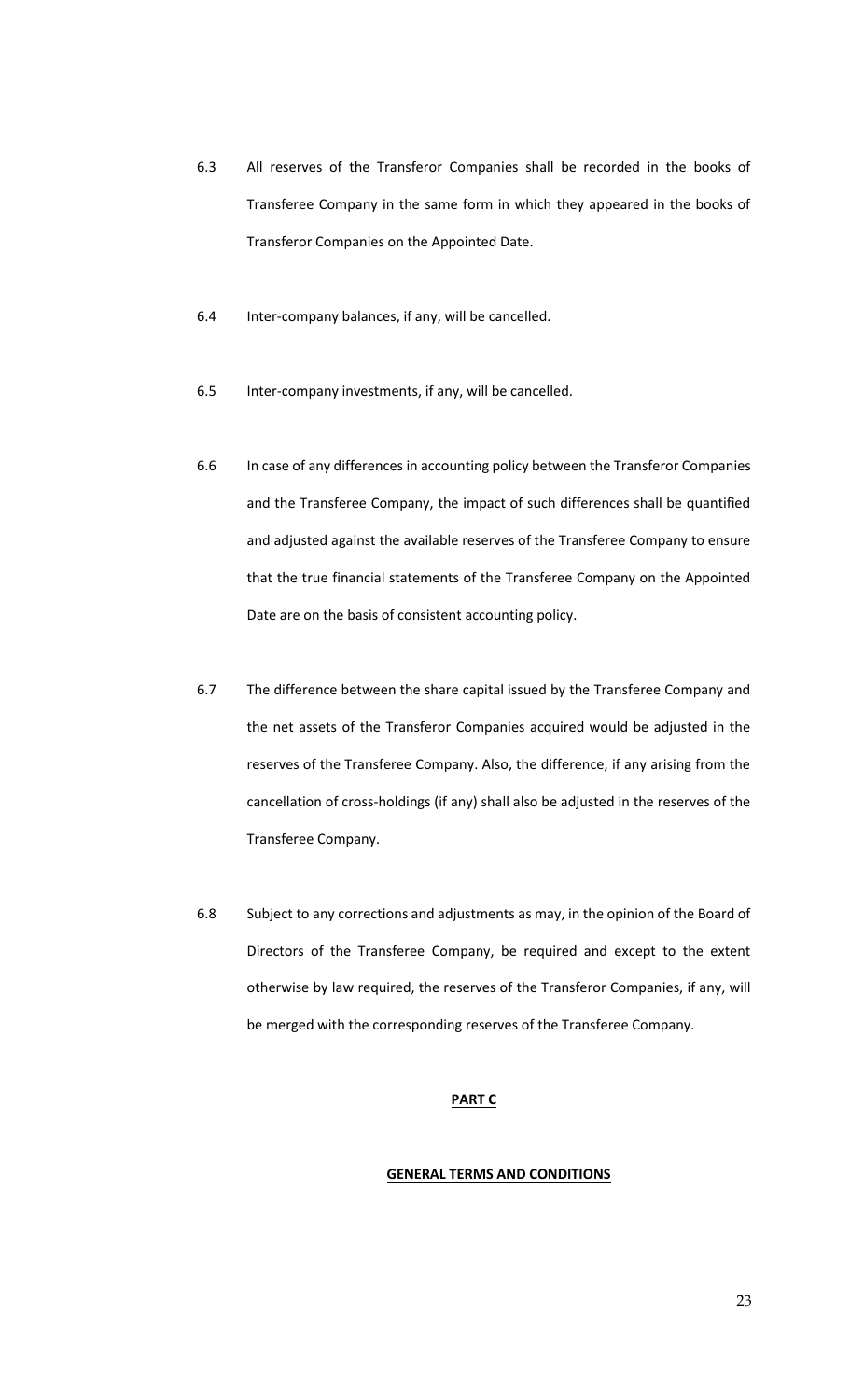# **7. COMBINATION OF AUTHORIZED CAPITAL**

- 7.1. Upon coming into effect of this Scheme and with effect from the Appointed Date, the authorized share capital of the Transferee Company shall stand increased without any further act, instrument or deed on the part of Transferee Company including payment of stamp duty and fees payable to Registrar of Companies, by the authorized share capital of Transferor Company-1 amounting to INR 80,00,00,000/- (Rupees eighty crore only) comprising of 10,00,000 Equity Shares of INR 10/- each and 79,00,000 Preference Shares of INR 100/- each, and Transferor Company-2 amounting to INR 1,08,00,00,000/- (Rupees one hundred eight crore only) comprising of 10,00,000 Equity Shares of INR 10/- each and 107,00,000 Preference Shares of INR 100/- each, and the Memorandum of Association and Articles of Association of Transferee Company (relating to the authorized share capital) shall, without any further act, instrument or deed, be and stand altered, modified and amended, and the consent of the shareholders of Transferee Company to the Scheme shall be deemed to be sufficient for the purposes of effecting this amendment, and no further resolution(s) under the applicable provisions of the Act would be required to be separately passed, as the case may be and for this purpose the stamp duty and fees paid on the authorized capital of Transferor Companies shall be utilized and applied to the increased authorized share capital of Transferee Company and there would be no requirement for any further payment of stamp duty and/or fee by Transferee Company for increase in the authorized share capital to that extent.
- 7.2. Consequent upon the Scheme becoming effective, the authorized share capital of Transferee Company will be as under: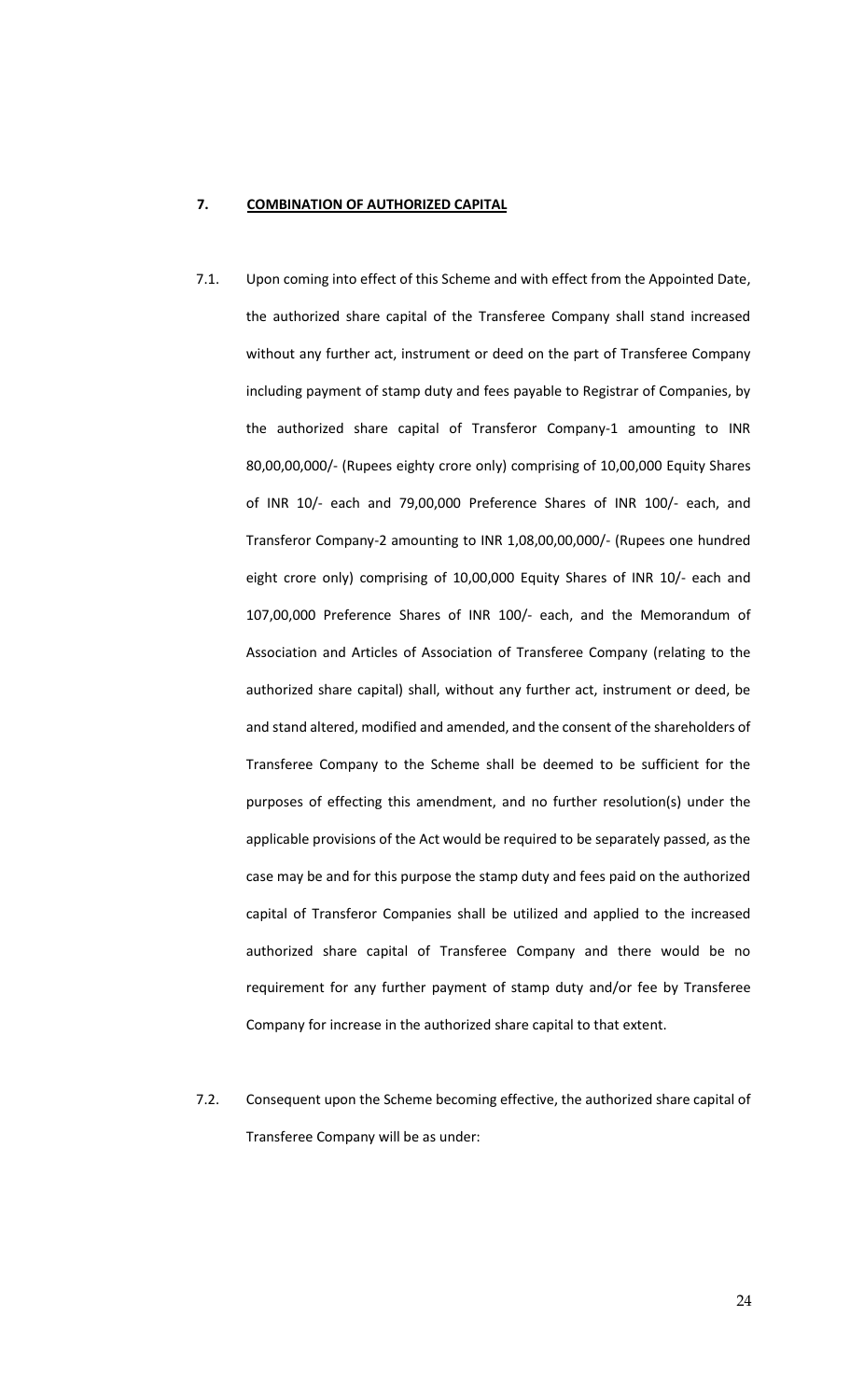| <b>Authorized Capital</b>                        | <b>Amount (INR)</b> |
|--------------------------------------------------|---------------------|
| 234,20,00,000 Equity shares of INR 10/- each     | 23,42,00,00,000     |
| 17,96,00,000 Preference shares of INR 100/- each | 17,96,00,00,000     |
| <b>Total</b>                                     | 41,38,00,00,000     |

7.3. Further, Clause V of the Memorandum of Association of the Transferee Company would be substituted and be read as follows:

*"The Authorized Share Capital of the Company is INR 41,38,00,00,000 (Rupees Four Thousand One Hundred Thirty Eight Crore Only) divided into 2,34,20,00,000 (Two Hundred Thirty Four Crore Twenty Lakh) equity shares of face value of INR 10/- (Rupees Ten) each and 17,96,00,000 (Seventeen Crore Ninety Six Lakh) Preference Shares of INR 100/- (Rupees Hundred) each."*

# **8. CONSEQUENTIAL MATTERS RELATING TO TAX, DUTIES AND COMPLIANCE WITH LAW**

- 8.1. Upon the Scheme becoming effective, the Transferee Company is expressly permitted to revise its income-tax returns, sales tax returns, GST returns, excise & CENVAT returns, service tax returns, other tax returns, and to restore as input credit of service tax / GST adjusted earlier or claim refunds / credits.
- 8.2. The Transferee Company is also expressly permitted to claim refunds, credits, including restoration of input CENVAT credit, GST, tax deduction in respect of nullifying of any transaction between the Transferor Companies and Transferee Company.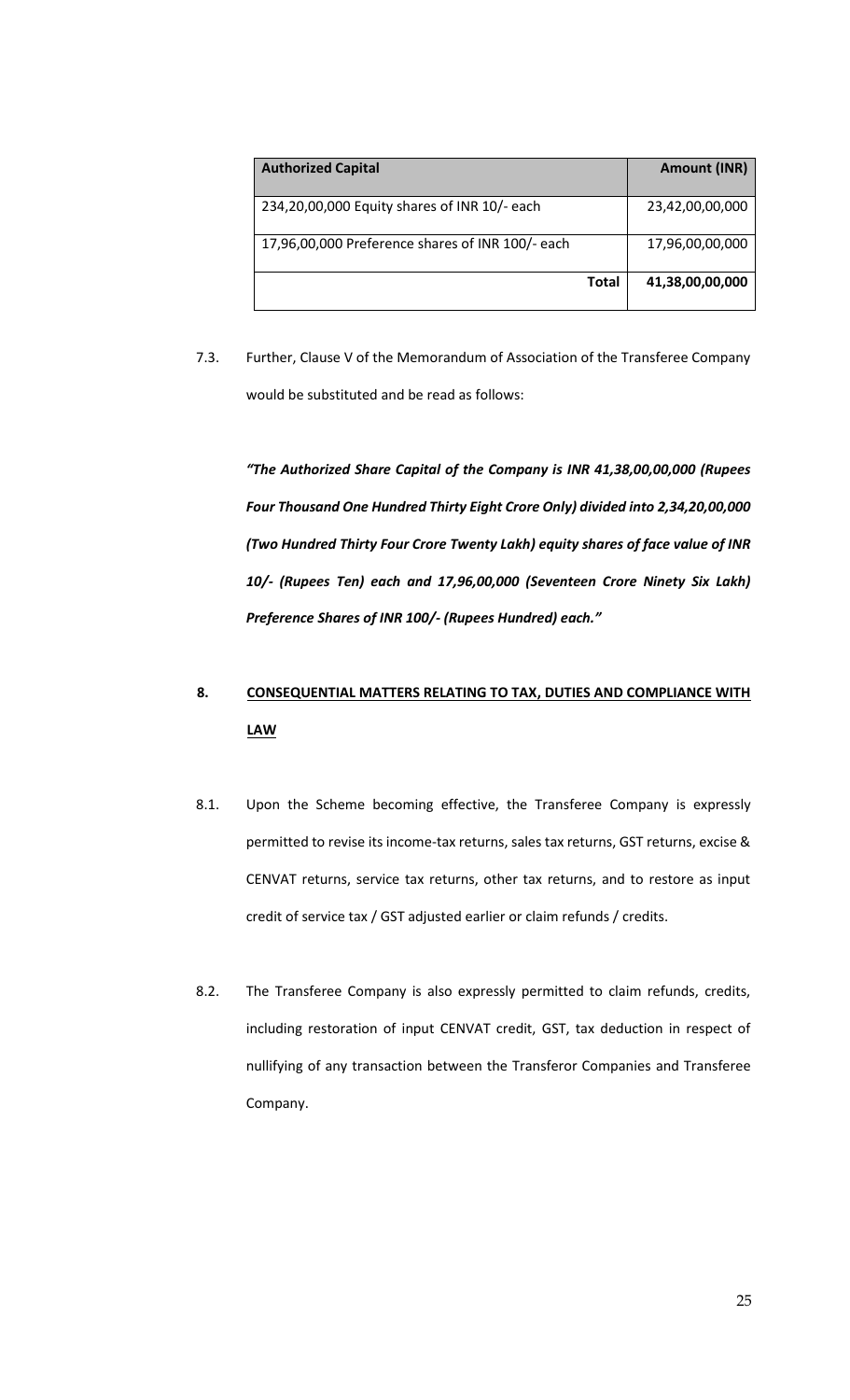- 8.3. In accordance with the Cenvat Credit Rules framed under Central Excise Act, 1944, as are prevalent on the Effective Date, the unutilized credits relating to excise duties / service tax paid on inputs / capital goods / input services lying in the accounts of the Transferor Companies shall be permitted to be transferred to the credit of the Transferee Company, as if all such unutilized credits were lying to the account of the Transferee Company. The Transferee Company shall accordingly be entitled to set off all such unutilized credits against the excise duty/service tax payable by it.
- 8.4. Upon the Scheme becoming effective, unabsorbed tax losses and unabsorbed tax depreciation of the Transferor Companies, if any, till the Appointed Date and thereafter in the manner provided under thus Scheme, would accrue to the Transferee Company in accordance with the provisions of the Income Tax Act, 1961.
- 8.5. This Scheme has been drawn up to comply with the conditions relating to "Amalgamation" as specified under the tax laws, including Section 2(1B) and other relevant sections of the Income Tax Act, 1961. If any terms or provisions of the Scheme are found to be or interpreted to be inconsistent with any of the said provisions at a later date, whether as a result of any amendment of law or any judicial or executive interpretation or for any other reason whatsoever, the aforesaid provisions of the tax laws shall prevail. The Scheme shall then stand modified to the extent determined necessary to comply with the said provisions. Such modification will however not affect other parts of the Scheme. The power to make such amendments as may become necessary shall vest with the Board of Directors of the Transferor Companies and the Transferee Company, which power shall be exercised reasonably in the best interests of the companies concerned.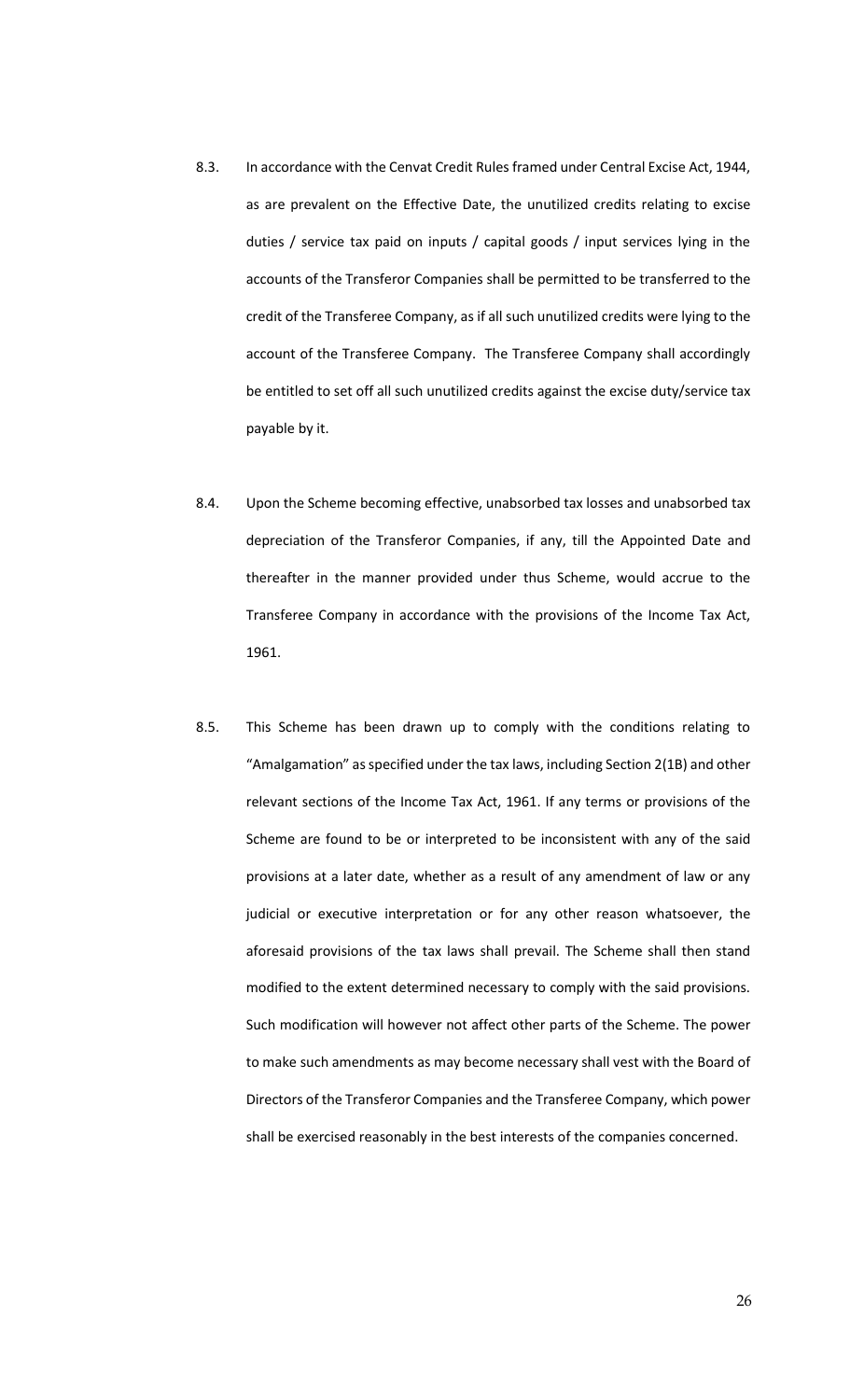- 8.6. The expenses incurred by Transferor Companies and Transferee Company in relation to Amalgamation as per the terms and conditions of this Scheme, including stamp duty expenses, if any, shall be allowed as deduction to Transferee Company in accordance with section 35DD of the IT Act over a period of 5 years beginning with the previous year in which this Scheme becomes effective.
- **8.7.** Upon the Scheme becoming effective, the Transferee Company shall approach the District Registrar / or any other appropriate Authority within the local jurisdiction to get the title of the properties, if any held by Transferor Companies endorsed in the name of Transferee Company.

# **9. CONDUCT OF BUSINESS BY THE TRANSFEROR COMPANIES BETWEEN APPOINTED DATE AND EFFECTIVE DATE**

With effect from the Appointed Date and up to the Effective Date:

- 9.1. The Transferor Companies shall be deemed to have held and stood possessed of and shall hold and stand possessed of all its properties and assets for and on account of and in trust for the Transferee Company. The Transferor Companies hereby undertakes to hold their said assets with utmost prudence until the Effective Date.
- 9.2. The Transferor Companies shall carry on their activities with reasonable diligence, business prudence and shall not, except in the ordinary course of business or without prior written consent of the Transferee Company alienate, charge, mortgage, encumber or otherwise deal with or dispose of the Transferor Companies or part thereof.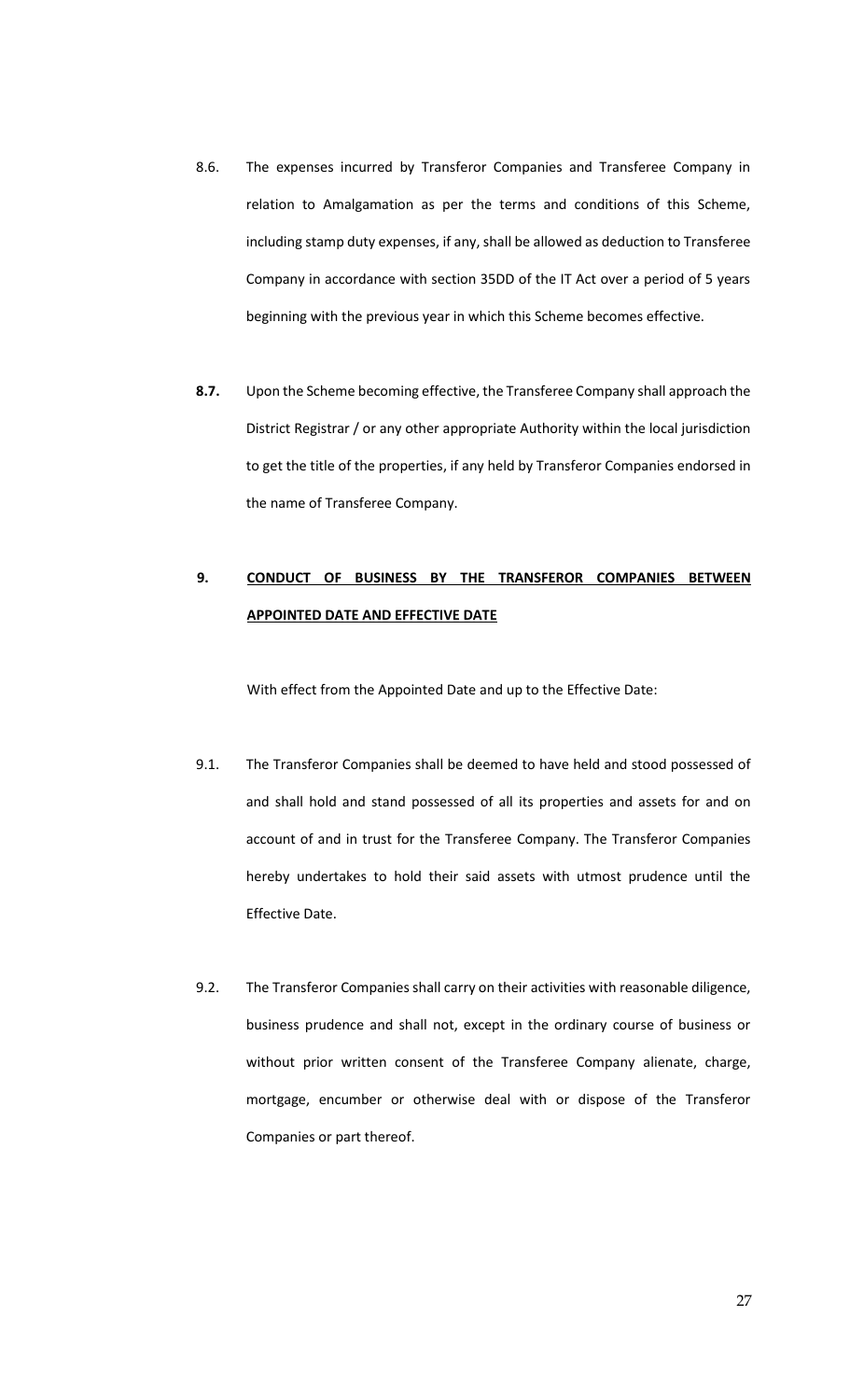- 9.3. It is clarified that any advance tax paid / Tax Deduction at Source ("TDS") credits / TDS certificates received by the Transferor Companies shall be deemed to be the advance tax paid by / TDS credit / TDS certificate of the Transferee Company. The Transferee Company for the purpose of claiming the TDS deductions credit, if required, file the revised e-TDS return to issue the TDS certificate with name of the Transferee Company.
- 9.4. All the profits or income, if any, accruing or arising to the Transferor Companies or expenditure or losses, if any, arising or incurred or suffered by the Transferor Companies shall for all purposes be treated and be deemed to be and accrue as the income or profits or losses or expenditure as the case may be of the Transferee Company.
- 9.5. The Transferor Companies shall not vary the terms and conditions of employment of any of the employees, existing as on the Effective Date, except in the ordinary course of business or without the prior consent of the Transferee Company or pursuant to any pre-existing obligation undertaken by the Transferor Companies as the case may be, prior to the Effective Date.
- 9.6. The Transferor Companies shall not make any change in its capital structure either by any increase (by issue of equity or shares on a rights basis, bonus shares, convertible debentures or otherwise), decrease, reduction, reclassification, subdivision or consolidation, re-organization, or in any other manner, except by mutual consent of the respective Boards of Directors of the Transferor Companies and the Transferee Company or except as may be expressly permitted.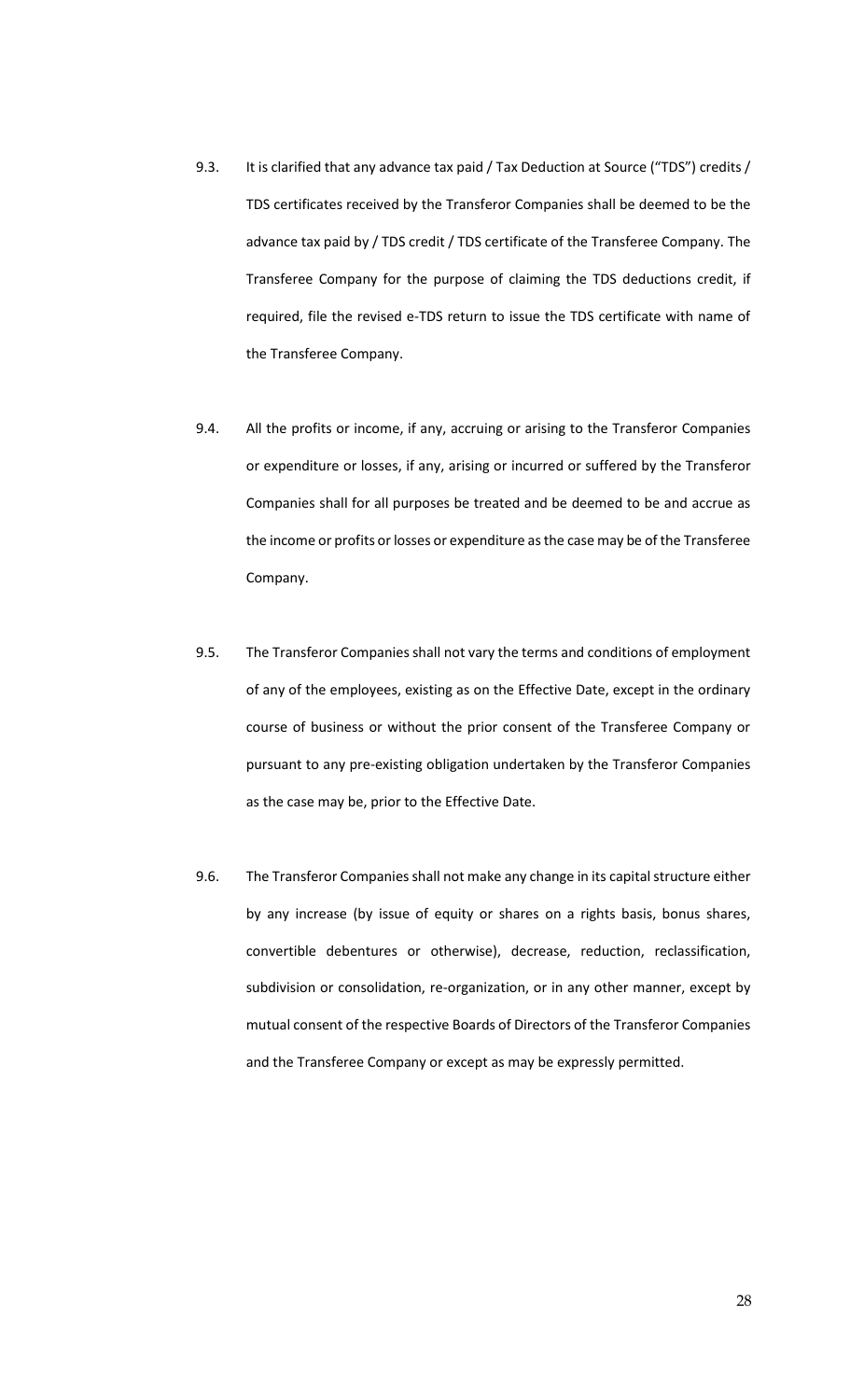#### **10. EMPLOYEES OF THE TRANSFEROR COMPANIES**

- 10.1 On the Scheme becoming effective, all staff, workmen and the employees, if any, of the Transferor Companies in service on the Effective Date shall be deemed to have become staff, workmen and the employees of the Transferee Company, without any break or interruption in their services, and on the basis of continuity of service, and the terms and conditions of their employment with the Transferee Company shall not be less favorable than those applicable to them with reference to their employment with the Transferor Companies on the Effective Date.
- 10.2 It is expressly provided that, on the Scheme becoming effective, any provident fund, gratuity fund, superannuation fund or any other special fund or trusts, if any, created or existing for the benefit of the staff, workmen and the employees of the Transferor Companies in service as on the Effective Date shall become trusts/funds of the Transferee Company for all purposes whatsoever in relation to the administration or operation of such fund or funds or in relation to the obligation to make contributions to the said fund or funds in accordance with the provisions thereof as per the terms provided in the respective trust deeds, if any, to the end and intent that all rights, duties, powers and obligations of the Transferor Companies in relation to such fund or funds shall become those of the Transferee Company. It is clarified that, for the purpose of the said fund or funds, the service of the staff, workmen and employees, if any, of the Transferor Companies will be treated as having been continuous with the Transferee Company from the date of employment as reflected in the records of the Transferor Companies.

## **11. VALIDITY OF EXISTING RESOLUTIONS**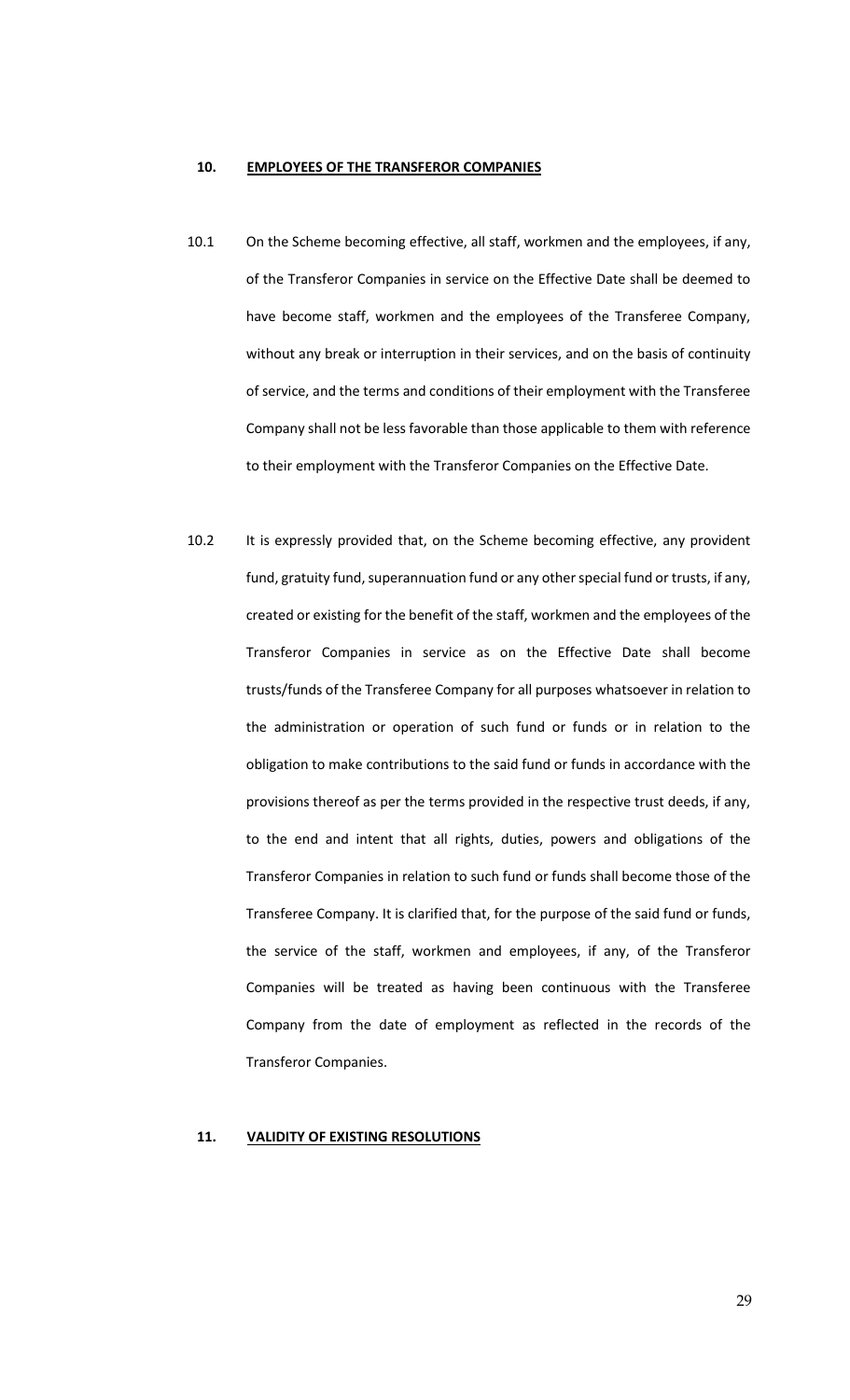11.1 Upon the coming into effect of the Scheme, the resolutions of the Transferor Companies as are considered necessary by the Board of Directors of the Transferee Company which are validly subsisting be considered as resolutions of the Transferee Company. If any such resolutions have any monetary limits approved under the provisions of the Act or of any other applicable statutory provisions, then the said limits, as are considered necessary by the Board of Directors of the Transferee Company, shall be added to the limits, if any, under the like resolutions passed by the Transferee Company.

### **12. LEGAL PROCEEDINGS**

- 12.1 If any suit, appeal or other proceeding of whatever nature by or against the Transferor Companies is pending, the same shall not abate or be discontinued or in any way be prejudicially affected by reason of or by anything contained in this Scheme, but the said suit, appeal or other legal proceedings may be continued, prosecuted and enforced by or against the Transferee Company, as the case may be, in the same manner and to the same extent as it would or might have been continued, prosecuted and enforced by or against the Transferor Companies as if this Scheme had not been made.
- 12.2 In case of any litigation, suits, recovery proceedings which are to be initiated or may be initiated against the Transferor Companies, the Transferee Company shall be made party thereto and any payment and expenses made thereto shall be the liability of the Transferee Company.

#### **13. CONTRACTS, DEEDS, ETC.**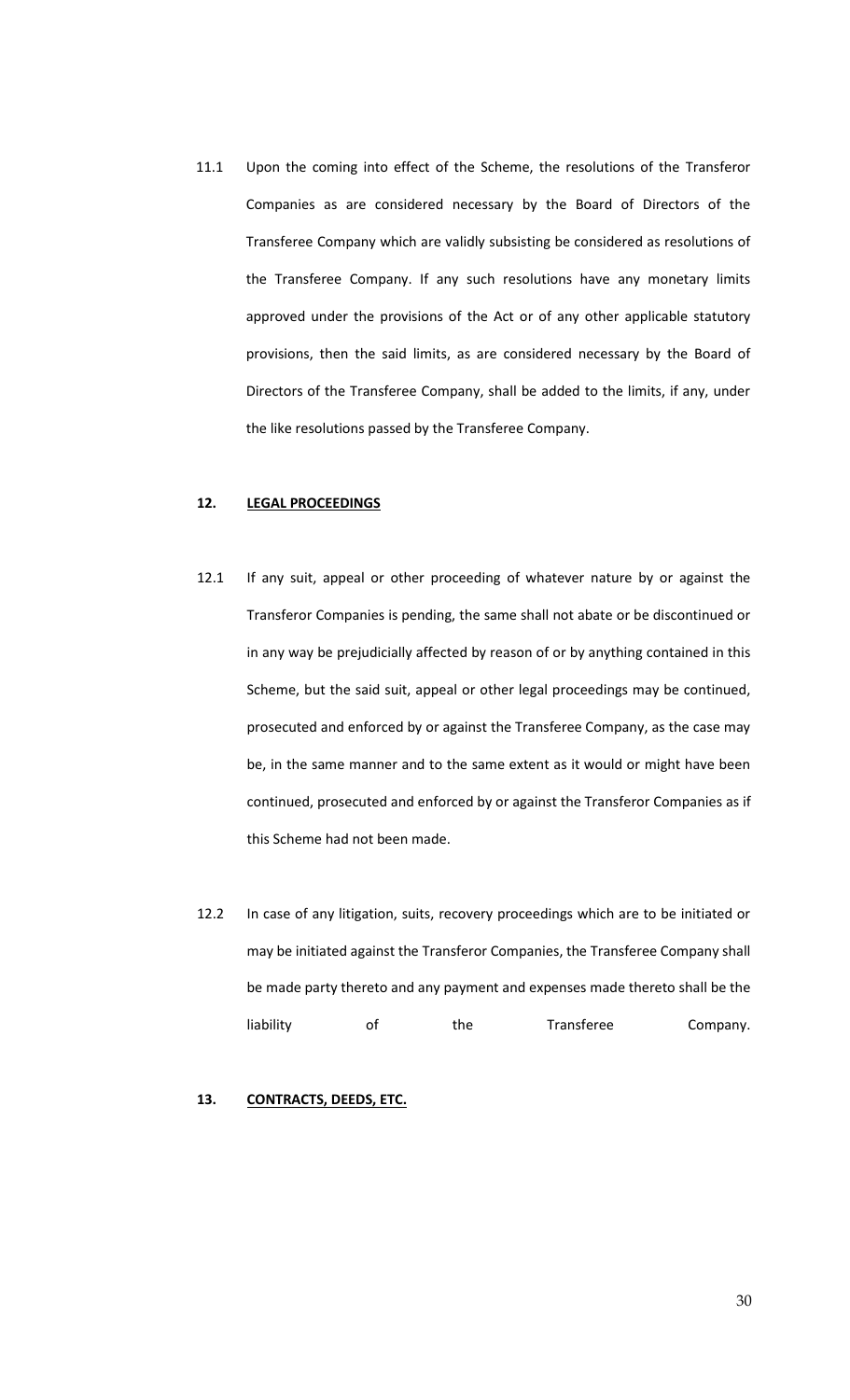- 13.1 Subject to the other provisions of this Scheme, all contracts, deeds, bonds, insurance, Letters of Intent, undertakings, arrangements, policies, agreements and other instruments, if any, of whatsoever nature pertaining to the Transferor Companies to which the Transferor Companies is a party and subsisting or having effect on the Effective Date, shall be in full force and effect against or in favour of the Transferee Company, as the case may be, and may be enforced by or against the Transferee Company as fully and effectually as if, instead of the Transferor Companies, the Transferee Company had been a party thereto.
- 13.2 The Transferee Company shall enter into and/or issue and/or execute deeds, writings or confirmations or enter into any arrangements, confirmations or novations in order to give formal effect to the provisions of this Scheme, if so required or becomes necessary. The Transferee Company shall be deemed to be authorized to execute any such deeds, writings or confirmations on behalf of the Transferor Companies and to implement or carry out all formalities required on the part of the Transferor Companies to give effect to the provisions of this Scheme.

# **14. STATUTORY LICENSES, PERMISSIONS, APPROVALS**

14.1 With effect from the Appointed Date and upon the Scheme becoming effective, all statutory licenses, permissions, approvals, copyrights, trademarks or consents, if any, relating to the Transferor Companies shall stand vested in or transferred to the Transferee Company without any further act or deed and shall be appropriately mutated by the statutory authorities concerned in favour of the Transferee Company. The benefit of all statutory and regulatory permissions, environmental approvals and consents, registrations or other licenses and consents shall vest in and become available to the Transferee Company pursuant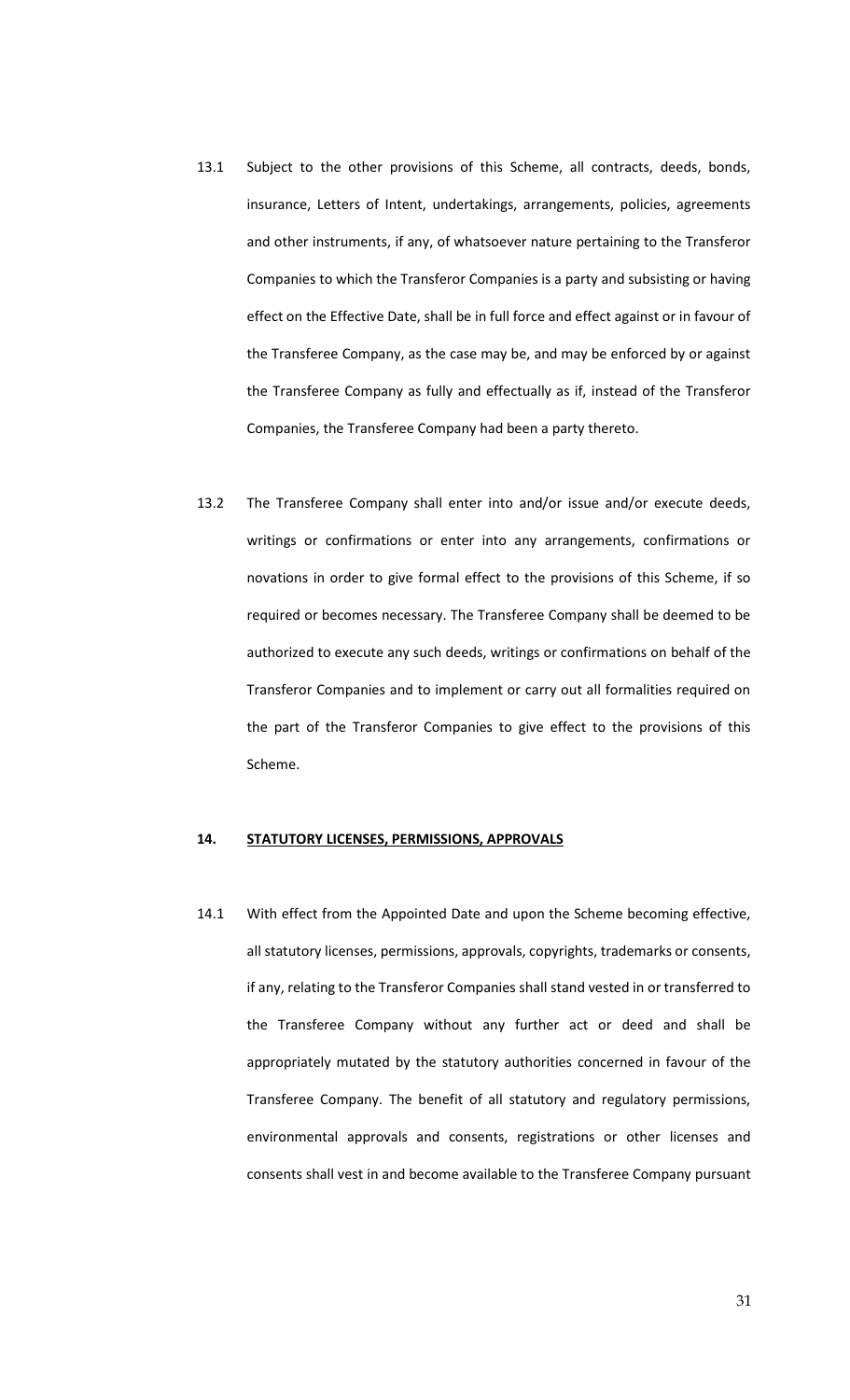to this Scheme. In so far as the various incentives, subsidies, rehabilitation Schemes, special status and other benefits or privileges enjoyed, granted by any Government body, local authority or by any other person, or availed of by the Transferor Companies are concerned, the same shall vest with and be available to the Transferee Company on the same terms and conditions.

14.2 Similarly the applications submitted by the Transferor Companies before the Statutory Authorities for Building Plan approval, Environment clearance, or any other sanctions or approvals or consents, shall be in full force and effect in favour of the Transferee Company and may be entered by the Transferee Company as fully and effectively as if, instead of the Transferor Companies, the Transferee Company had been a party thereto.

# **15. SAVING OF CONCLUDED TRANSACTIONS**

15.1 The Amalgamation as described hereinabove and the continuance of proceedings by or against the Transferor Companies, the same shall not affect any transaction or proceedings already concluded by the Transferor Companies on and after the Appointed Date till the Effective Date, to the end and intent that the Transferee Company accepts and adopts all acts, deeds and things done and executed by the Transferor Companies in respect thereto as done and executed on behalf of the Transferee Company. All transactions of Transferor Companies as above shall constitute the transactions of the Transferee Company.

# **16. DISSOLUTION OF THE TRANSFEROR COMPANIES**

16.1 On the Scheme becoming effective as provided in Clause 2 above, the Transferor Companies shall stand dissolved without being wound-up.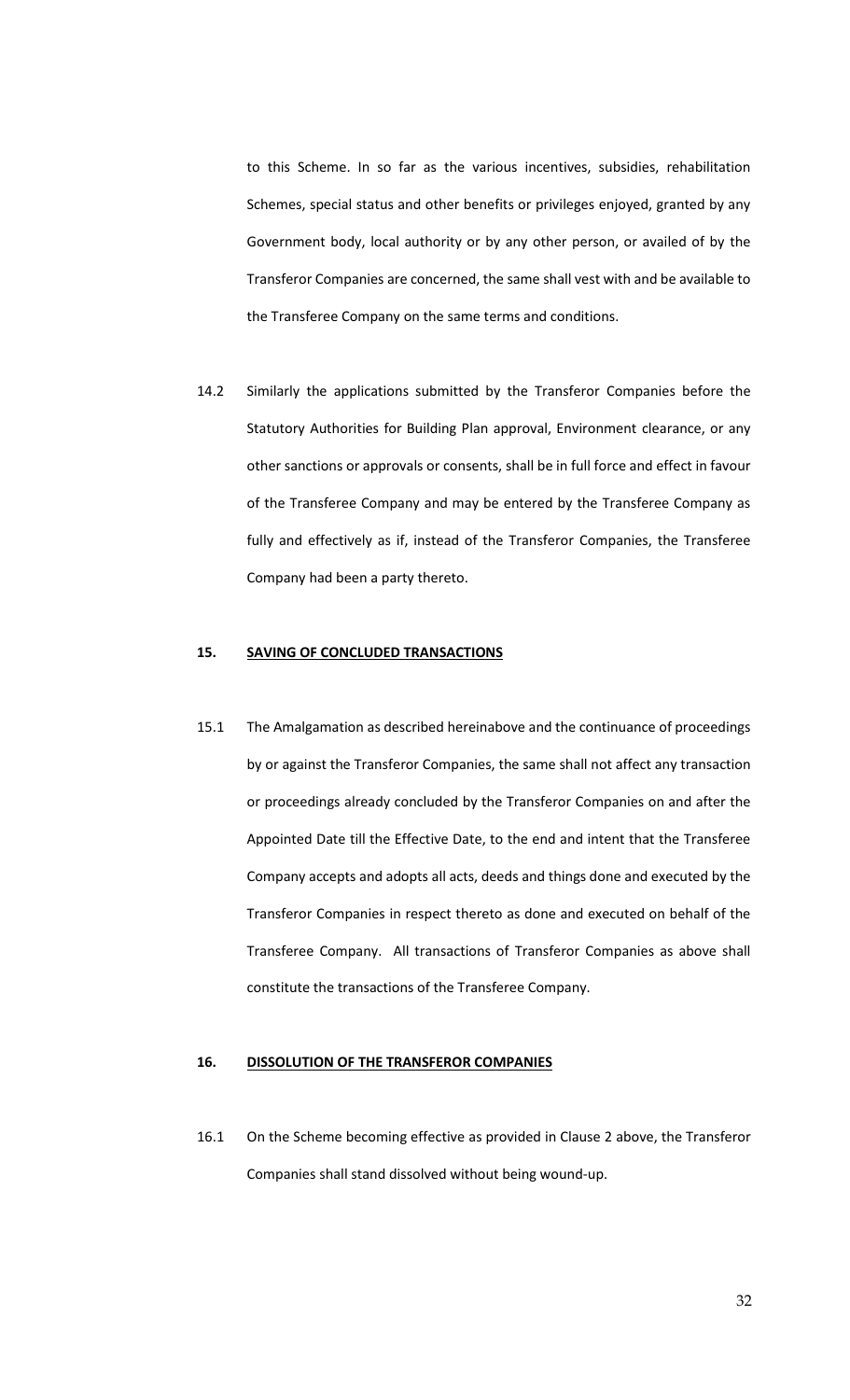# **17. CONDITIONALITY OF THE SCHEME**

This Scheme is and shall be conditional upon and subject to:

17.1 The requisite consent, approval or confirmation order of Hon'ble NCLT, Official Liquidator, Mumbai, Hon'ble Regional Director, Western Region, Mumbai, Registrar of Companies or any other statutory or regulatory authority, which by law may be necessary for the implementation of this Scheme.

The Scheme being approved by the requisite majorities in number and value of such classes of persons including the respective members and/or creditors, if any, of the Transferor Companies and the Transferee Company as required under the Act and as may be directed by the Hon'ble NCLT.

- 17.2 The certified copy of the order of the Hon'ble NCLT under Section 230 to 232 the Act sanctioning the Scheme is filed with the Registrar of Companies by Transferor Companies and the Transferee Company.
- 17.3 Each part of the Scheme shall be given effect to as per the chronology in which it has been provided for in the Scheme. The Scheme shall be effective upon sanction of the Hon'ble NCLT. However, failure of any one or more part of Scheme for lack of necessary approval from the shareholders / creditors / statutory regulatory authorities shall not result in the whole Scheme failing. It shall be open to the concerned Board of Directors to consent to severing such part(s) of the Scheme and implement the rest of the Scheme as approved by the Hon'ble NCLT with such modification.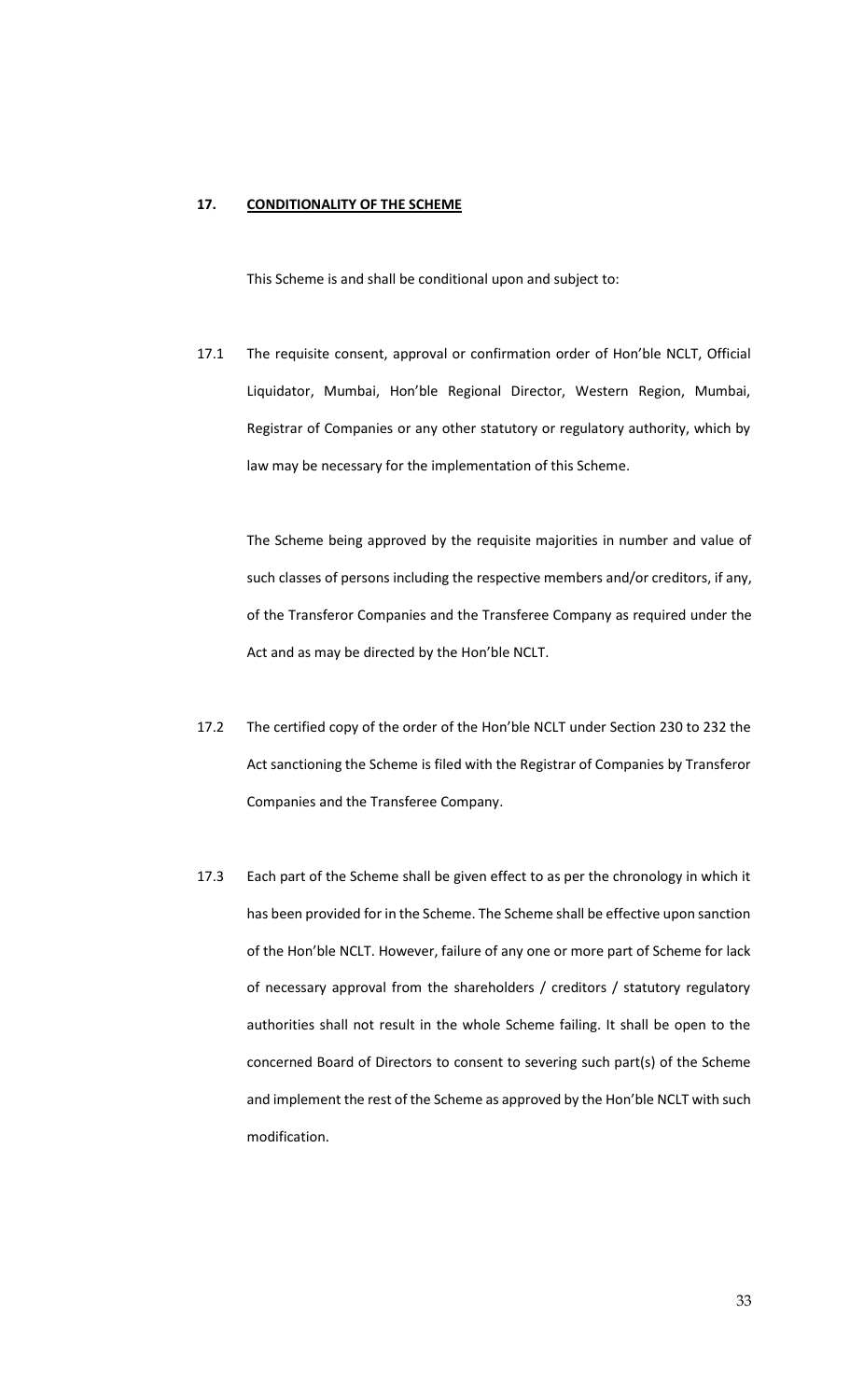17.4 Compliance with such other conditions as may be imposed by the Hon'ble NCLT.

#### **18. APPLICATION TO HON'BLE NCLT**

The Transferee Company shall, file an application accompanying the copy of the Scheme as approved/ consented by the members and creditors to the Hon'ble NCLT, Mumbai for sanctioning the Scheme, and for dissolution of the Transferor Companies without winding up.

#### **19. MODIFICATION OR AMENDMENTS TO THE SCHEME**

19.1 Subject to approval of the Hon'ble NCLT, the Transferor Companies and the Transferee Company by their respective Boards of Directors, may assent to/make and/or consent to any modifications/amendments to the Scheme or to any conditions or limitations that the Hon'ble NCLT and/or any other Authority under law may deem fit to direct or impose, or which may otherwise be considered necessary, desirable or appropriate as a result of subsequent events or otherwise by them (i.e. the Board of Directors). The Transferor Companies and the Transferee Company by their respective Board of Directors are authorized to take all such steps as may be necessary, desirable or proper to resolve any doubts, difficulties or questions whatsoever for carrying the Scheme into effect, whether by reason of any directive or Order of any other Authority or otherwise howsoever, arising out of or under or by virtue of the Scheme and/or any matter concerned or connected therewith.